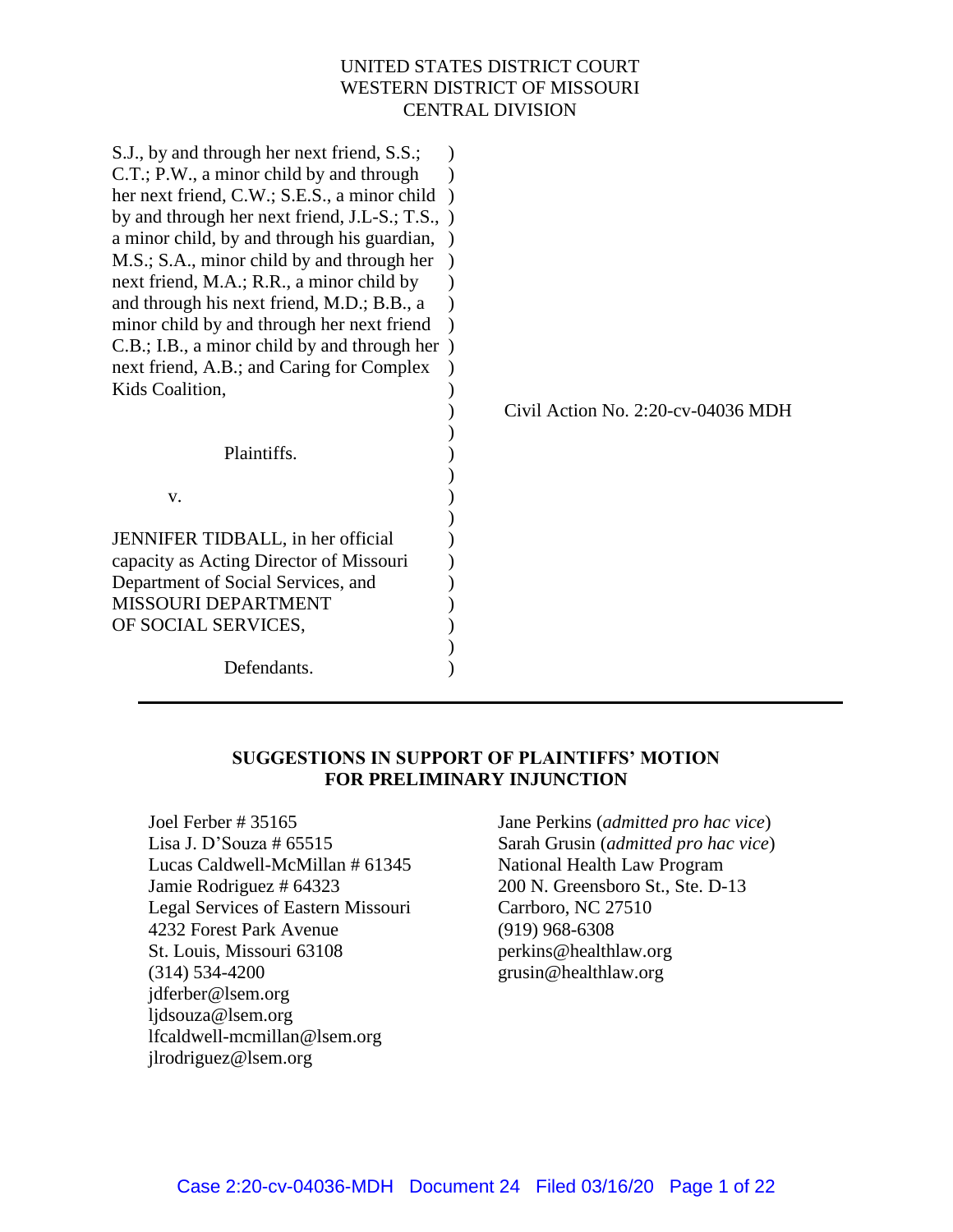# **TABLE OF CONTENTS**

| $\mathbf{I}$ . |                                                          |  |
|----------------|----------------------------------------------------------|--|
| II.            | PLAINTIFF CHILDREN WILL SUFFER IRREPARABLE HARM          |  |
|                |                                                          |  |
| III.           | THE HARM TO PLAINTIFFS CLEARLY                           |  |
|                |                                                          |  |
| IV.            | PLAINTIFFS ARE LIKELY TO PREVAIL ON THE MERITS OF        |  |
|                | THEIR CLAIMS UNDER MEDICAID'S EPSDT PROVISIONS, THE ADA, |  |
|                |                                                          |  |
|                |                                                          |  |
|                | 2. Missouri Likely Violates the ADA and Section 504 of   |  |
|                |                                                          |  |
| V.             | THE PUBLIC INTEREST FAVORS THE ISSUANCE                  |  |
|                |                                                          |  |
|                |                                                          |  |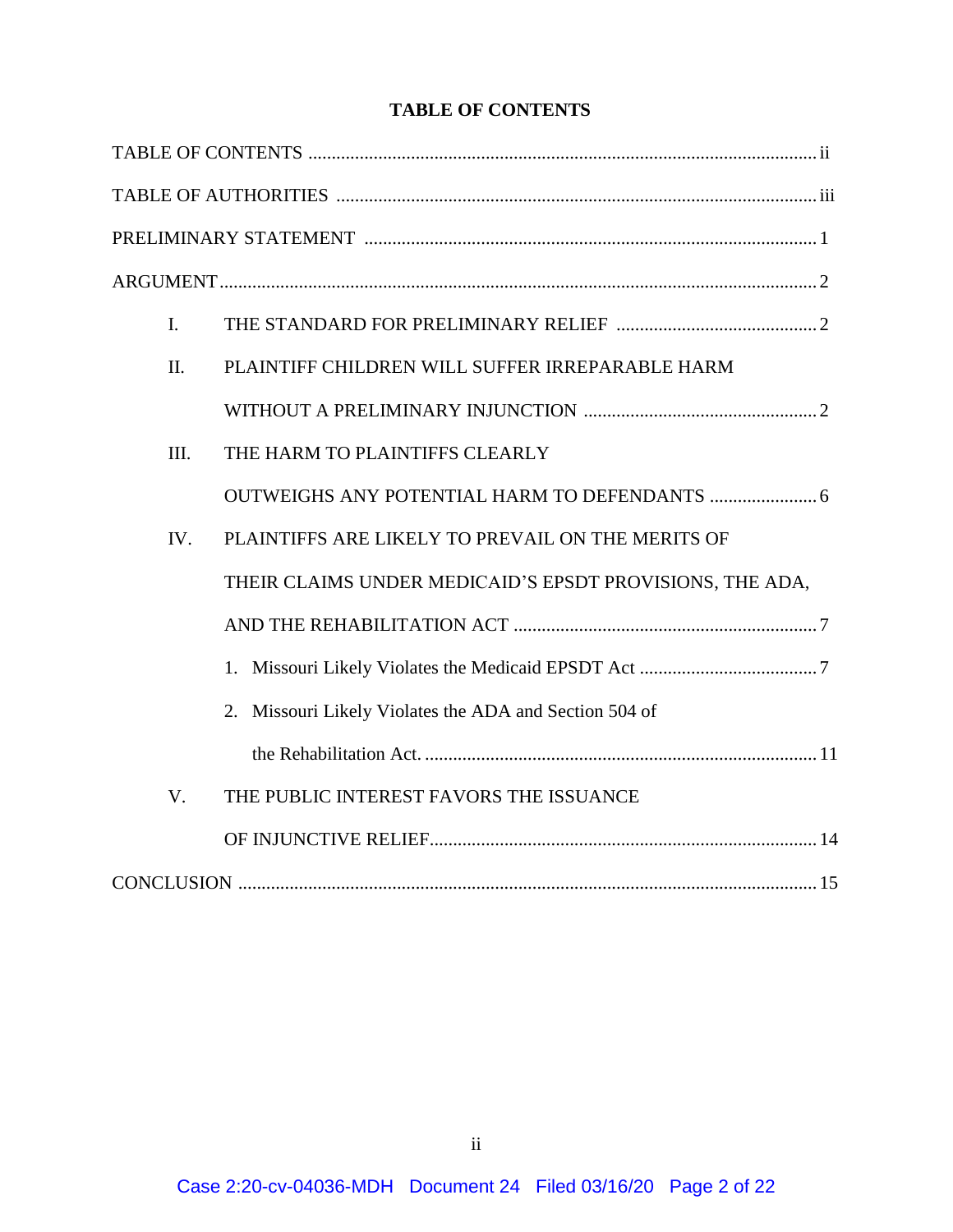# **TABLE OF AUTHORITIES**

| <b>Cases</b>                                                                                 |
|----------------------------------------------------------------------------------------------|
| A.H.R. v. Wash. State Health Care Auth., No. C15-5701JLR, 2016 WL 98513 (W.D. Wash.          |
|                                                                                              |
| <u>Bennett-Nelson v. Louisiana Bd. of Regents</u> , 431 F.3d 448, 454–55 (5th Cir. 2005)  12 |
|                                                                                              |
|                                                                                              |
| Crabtree v. Goetz, No. Civ.A. 4:08-0939, 2008 WL 5330506 (M.D. Tenn. Dec. 19, 2008)  5       |
|                                                                                              |
|                                                                                              |
|                                                                                              |
|                                                                                              |
|                                                                                              |
|                                                                                              |
|                                                                                              |
| Hiltibran v. Levy, No. 10-4185-CV-C-NKL, 2010 WL 6825306 (W.D. Mo. Dec. 27, 2010). 6, 12     |
|                                                                                              |
| $\cdot$ 3                                                                                    |
|                                                                                              |
| Lankford v. Sherman, No. 05-4285-CV-C-DW, 2007 U.S. Dist. LEXIS 14950 (W.D. Mo.              |
|                                                                                              |
|                                                                                              |
| Long v. Benson, No. 4:08cv26-RH/WCS, 2008 WL 4571903 (N.D. Fla. Oct. 14, 2008)  5            |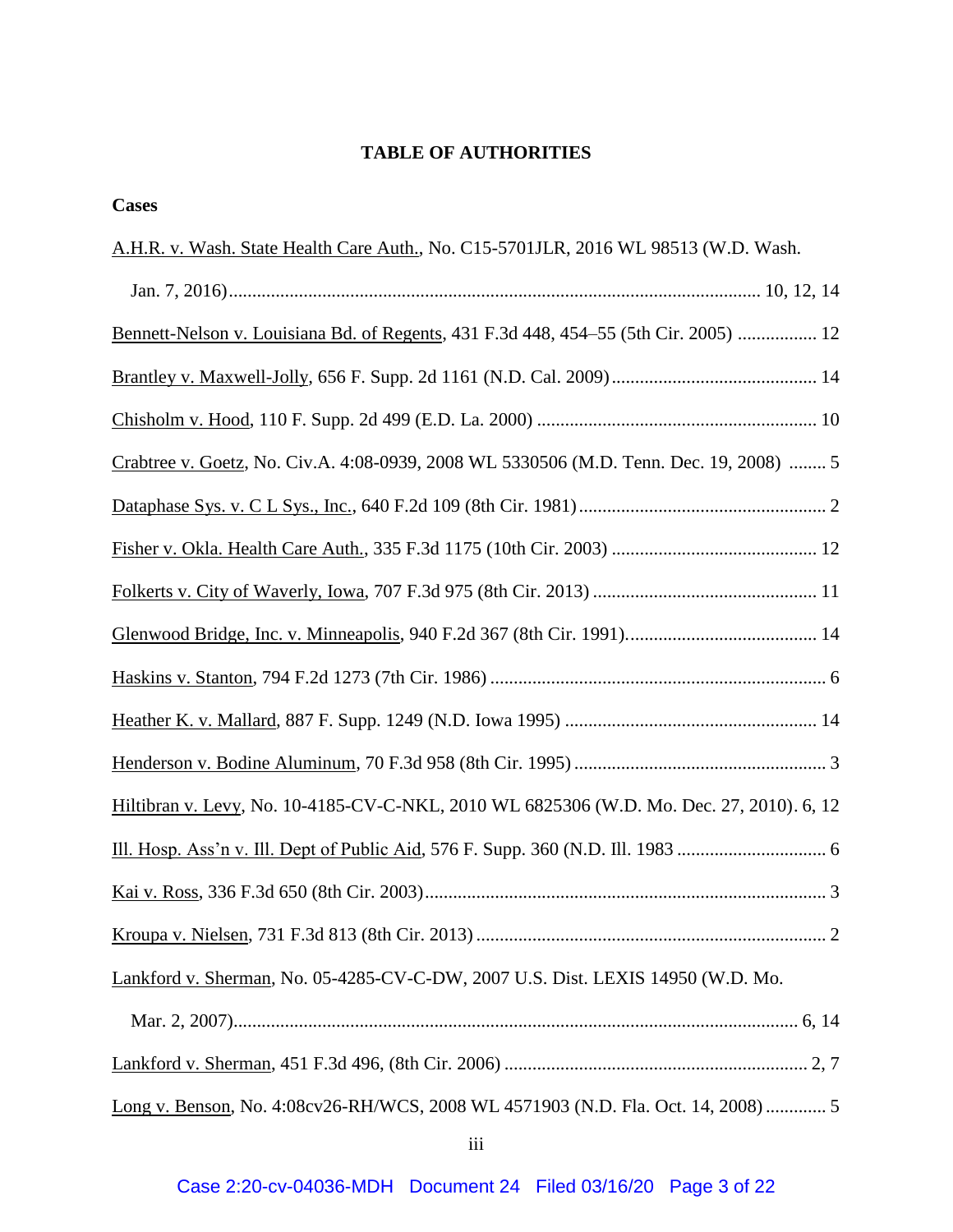| Memisovski v. Maram, No. 92 C 1982, 2004 WL 1878332 (N.D. Ill. Aug. 23, 2004) 10       |
|----------------------------------------------------------------------------------------|
| Nemnich v. Stangler, No. 91-4517-CV-C-5 1992, WL 178963 (W.D. Mo. Jan. 7, 1992) 4,6,14 |
| NTD I, LLC v. Alliant Asset Mgmt. Co., LLC, 337 F. Supp. 3d 877 (E.D. Mo. 2018)  7     |
|                                                                                        |
|                                                                                        |
|                                                                                        |
|                                                                                        |
|                                                                                        |
|                                                                                        |
| White v. Martin, No. 02-4154-CV-CNKL, 2002 U.S. Dist. LEXIS 27281 (W.D. Mo. Oct. 3,    |
|                                                                                        |
| <b>Federal Statutes</b>                                                                |
|                                                                                        |
|                                                                                        |
|                                                                                        |
|                                                                                        |
|                                                                                        |
|                                                                                        |
|                                                                                        |
|                                                                                        |
|                                                                                        |
|                                                                                        |
|                                                                                        |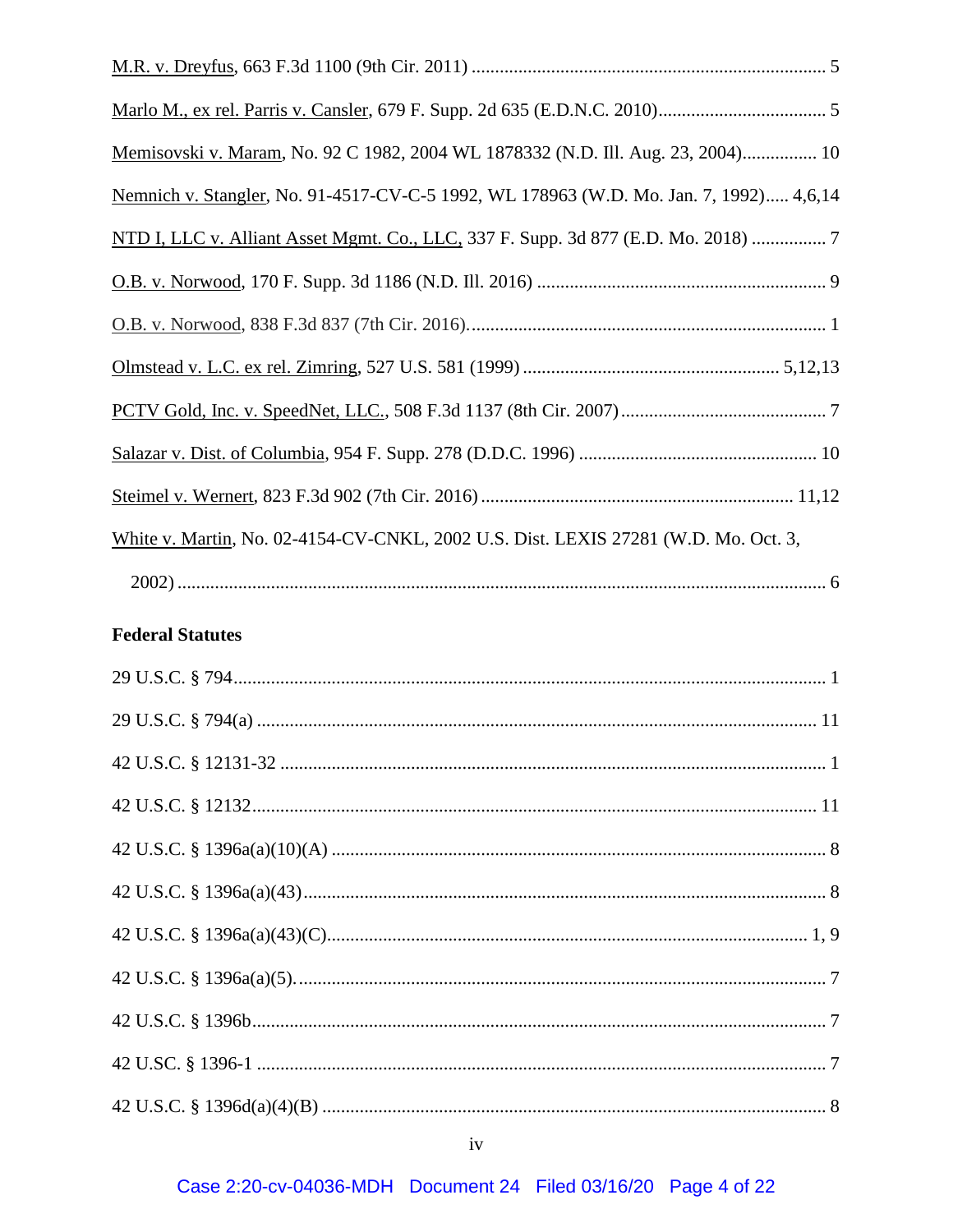# **Federal Regulations**

# **Miscellaneous**

| Centers for Medicare & Medicaid Services, State Medicaid Manual, CMS Pub. 45, Ch. 5, Sec.     |
|-----------------------------------------------------------------------------------------------|
| 5310 available at https://www.cms.gov/Regulations-and-Guidance/guidance/Manuals/Paper-        |
|                                                                                               |
| Centers for Medicare & Medicaid Services, EPSDT-A Guide for States: Coverage in the           |
| Medicaid Benefit for Children and Adolescents, 1 (June 2014) (Exh. 12) available at           |
| https://www.medicaid.gov/sites/default/files/2019-12/epsdt_coverage_guide.pdf 8               |
| Federal Financial Participation in State Assistance Expenditures; Federal Matching Shares for |
| Medicaid, the Children's Health Insurance Program, and Aid to Needy Aged, Blind, or           |
| Disabled Persons for October 1, 2019 Through September 30, 2020, 83 Fed. Reg. 61157,          |
|                                                                                               |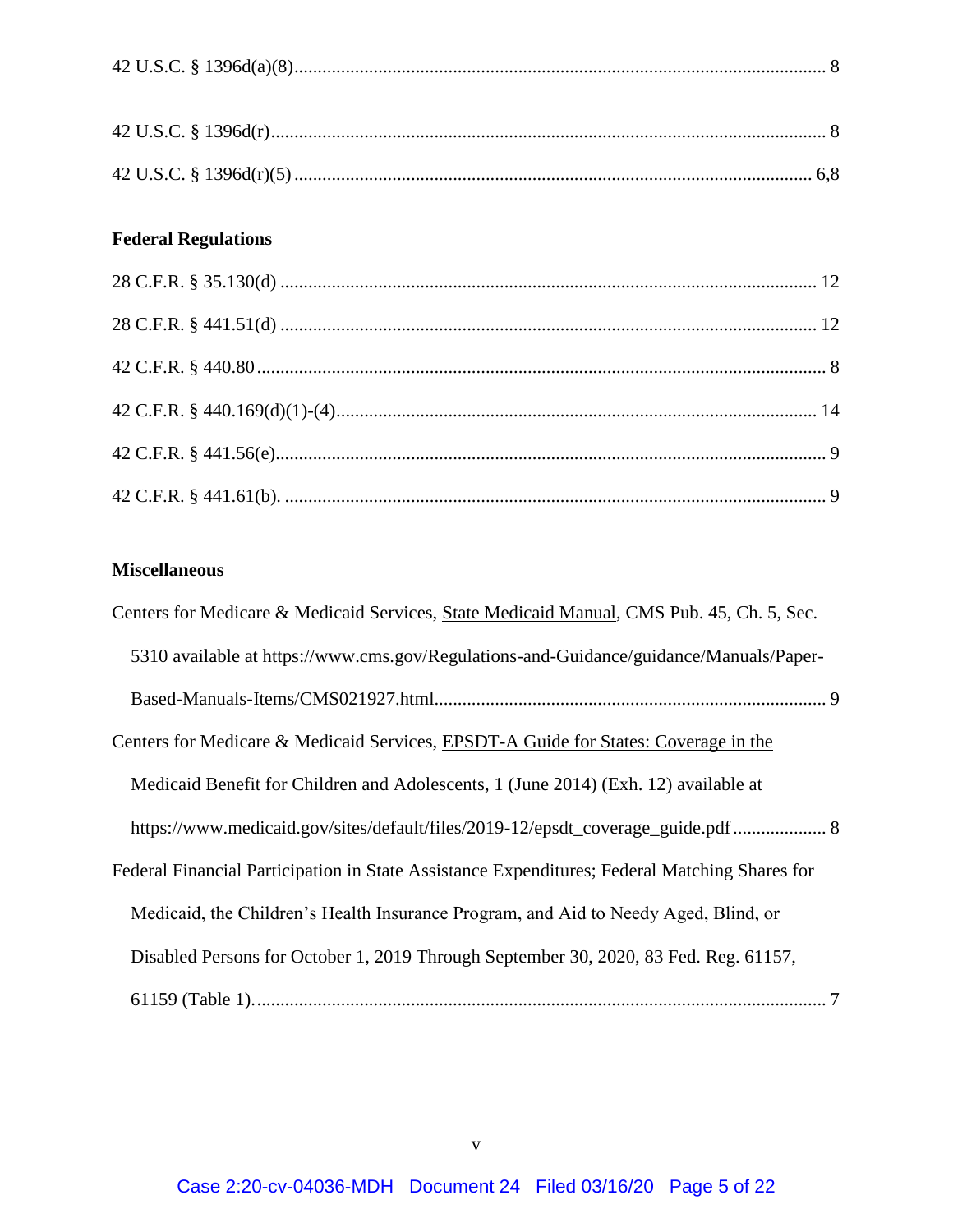U.S. Dep't of Justice, Statement of the Department of Justice on Enforcement of the Integration Mandate of Title II of the Americans with Disabilities Act and Olmstead v. L.C. at q. 6, available at https://www.ada.gov/olmstead/q&a\_olmstead.htm#\_ftnref14 (Exh. 13).............. 12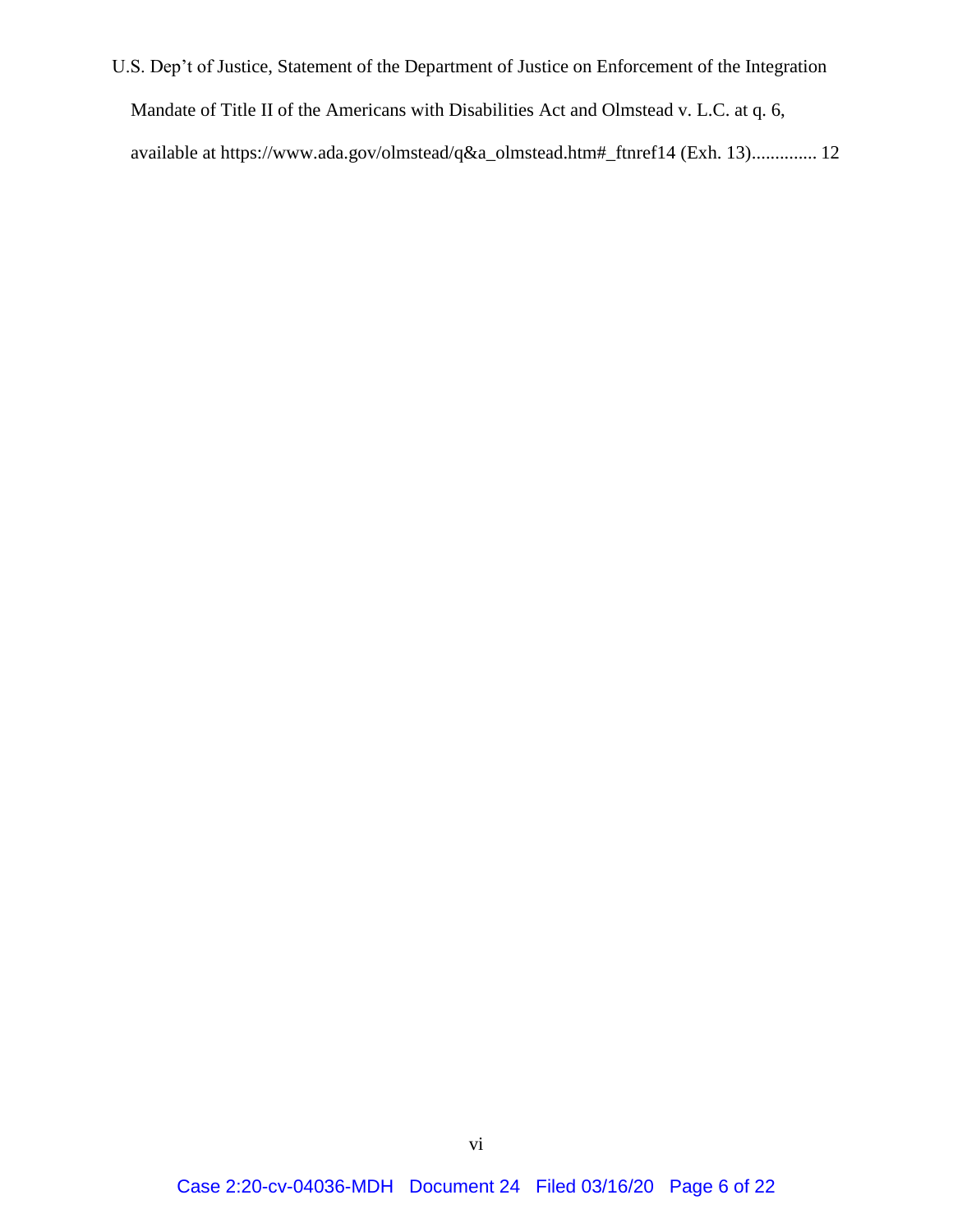#### **PRELIMINARY STATEMENT**

Ranging in age from one to 18 years old, the individual Plaintiffs (Plaintiff Children or the Children) are nine Medicaid-enrolled children who are living with medically complex conditions. Plaintiff Caring for Complex Kids Coalition is an association of Missouri parents and caretakers of children with medically complex conditions. Defendants have determined that private duty nursing services are medically necessary for the Children and authorized Medicaid coverage of them. However, Defendants are failing to arrange for these services. As a result, the Children's families are searching for nurses themselves, all while trying to provide the missing skilled nursing care on their own. Compare O.B. v. Norwood, 838 F.3d 837, 840 (7th Cir. 2016) (granting injunction when the state Medicaid agency "left the search [for private duty nurses] to be conducted by parents who apparently lacked the knowledge or experience required to hire the needed number of nurses without a painfully protracted search").

Plaintiffs are likely to succeed on the merits of their claims. Defendant Tidball is violating the Medicaid Act's Early and Periodic Screening, Diagnostic and Treatment (EPSDT) provision which requires the state Medicaid agency to "arrange for (directly or through referral to appropriate agencies, organizations, or individuals) corrective treatment" that children have been found to need. 42 U.S.C. § 1396a(a)(43)(C). In addition, Plaintiffs are likely to succeed on their claims that Defendants are not meeting their obligations under Title II of the Americans with Disabilities Act (ADA) and Section 504 of the Rehabilitation Act (the Rehabilitation Act). These laws require Defendants to provide services in the most integrated setting appropriate for the person with disabilities, to minimize the risk that such persons will be forced into institutions to receive services, and to avoid methods of administration that have the effect of discriminating on the basis of disability. See 42 U.S.C. § 12131-32; 29 U.S.C. § 794.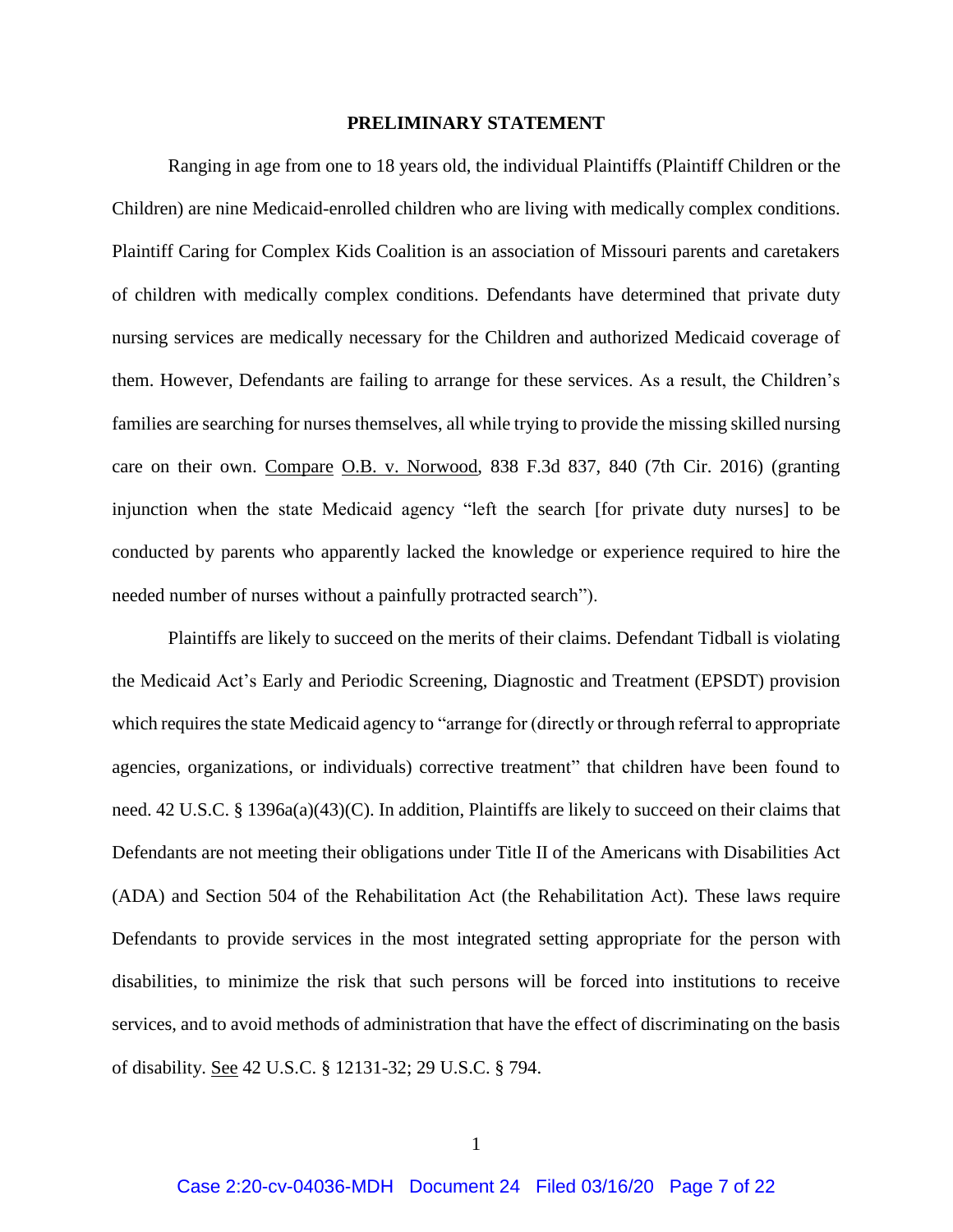The mounting harms caused by Defendants' violations have become untenable. Plaintiff Children are not receiving critical health care services that their providers, Defendants, and the families all agree the Children need. As a result, some of them are cycling through institutional settings, some have been stuck in these settings for prolonged periods, and all are at serious risk of institutionalization. Meanwhile, the families are emotionally and financially strained to the breaking point. See G.T. Decl. ¶¶ 14-16 (Exh. 1); J.L-S. Decl. ¶¶ 20-23 (Exh. 2); M.A. Decl. ¶¶ 16-19 (Exh. 3); A.B. Decl. ¶ 14 (Exh. 4); M.S. Decl. ¶ 11 (Exh. 5); M.D. Decl. ¶¶ 10-11 (Exh. 6); C.B. Decl. ¶¶ 13, 47 (Exh. 7); S.S. Decl. ¶¶ 18-21 (Exh. 16); C.W. Decl. ¶¶ 5, 8-10 (Exh. 8). Accordingly, Plaintiffs seek a Preliminary Injunction requiring Defendants to take immediate action to arrange for the necessary in-home nursing services during the pendency of this lawsuit.

#### **ARGUMENT**

#### **I. THE STANDARD FOR PRELIMINARY RELIEF**

"Whether a preliminary injunction should issue involves consideration of (1) the threat of irreparable harm to the movant; (2) the state of the balance between this harm and the injury that granting the injunction will inflict on other parties litigant; (3) the probability that movant will succeed on the merits; and (4) the public interest." Kroupa v. Nielsen, 731 F.3d 813, 818 (8th Cir. 2013) (quoting Dataphase Sys. v. C L Sys., Inc., 640 F.2d 109, 114 (8th Cir. 1981)); see Lankford v. Sherman, 451 F.3d 496, 503 (8th Cir. 2006) (same). Plaintiffs meet these factors.

### **II. PLAINTIFF CHILDREN WILL SUFFER IRREPARABLE HARM WITHOUT A PRELIMINARY INJUNCTION.**

Defendants' failure to arrange for the necessary private duty nursing services is resulting in untenable, ongoing emotional, physical, and financial harm for the Children and their families:

> • Plaintiff S.E.S. is receiving no private duty nursing services, although Defendant has authorized her to receive 16 hours per day when she is not in school and eight hours a day when she is in school. Her family has been providing all of her care when she is not in school. They are wearing thin. Her mother must wake up five to ten times a night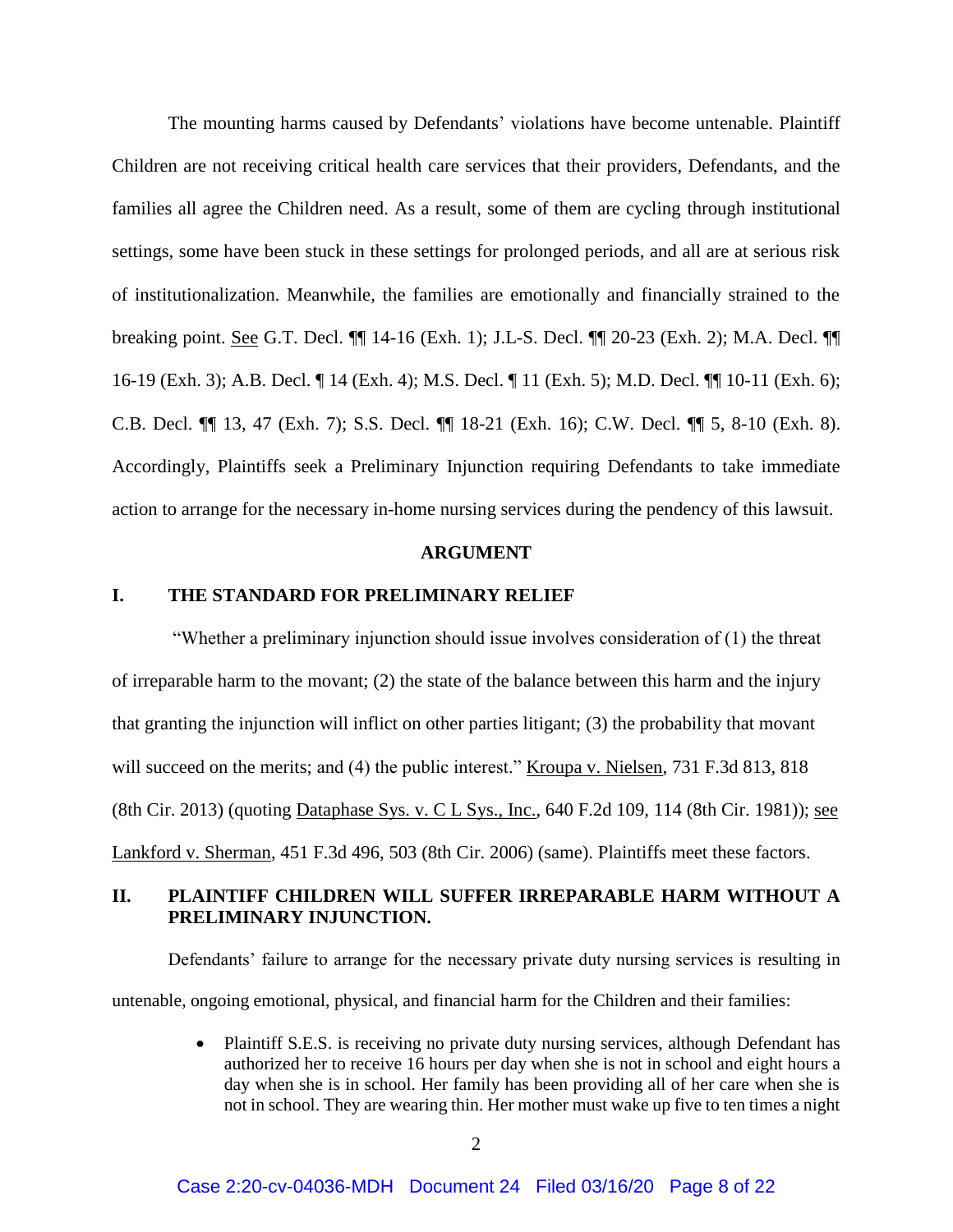to adjust S.E.S.'s sleeping position and adjust her breathing equipment. S.E.S. required surgery after cracking a bone in her leg when her mother was forced to move her alone in an effort to address breathing issues. J.L.-S. Decl. ¶¶ 10, 20-21.

- Plaintiff S.A. was discharged from the hospital on February 14, 2020 with Defendants' authorization to receive 98 hours per week of services. But since being discharged, S.A. received only one 10-hour shift of private duty nursing services. Her parents are sleeping in four-hour shifts and are worn down. Her mother cannot work as much as she used to, and the family is financially strained. M.A. Decl. ¶¶ 15-18.
- Plaintiff C.T. is not receiving the services approved by Defendants in the evenings or overnight. Her father lost his job because he was trying to care for C.T. C.T. struggled to breathe at home because, without nursing services, dried saliva built up in her tracheostomy and her airway nearly closed off. G.T. Decl. ¶¶ 8-11, 14.
- Plaintiffs P.W., B.B., and I.B. are not receiving reliable overnight care, and their parents must stay up or take turns sleeping at night to monitor their children's breathing. C.W. Decl. ¶¶ 9-10; C.B. Decl. ¶¶ 45-46; A.B. Decl. ¶¶ 10-11. Plaintiff S.J. and her family similarly suffer with insufficient nursing. S.S. Decl. ¶¶ 20-21.
- T.S. is receiving only 70-86 hours of nursing a week, though Defendants authorized him to receive 112 hours. His grandmother, M.S., cannot work a regular job because she has to be available when there is no nursing coverage. M.S. Decl. ¶ 11.
- According to Defendants, R.R. should be receiving 112 hours of nursing, but he still lacks weekend coverage and has no substitute nurses when the regular nurses take off for vacations or their own appointments. His grandmother was forced to quit her job to care for R.R., and his grandparents take turns sleeping. M.D. Decl. ¶ 7.

While the Children's families want them to live at home, they do not know how much longer they

can care for the Children at home without the necessary skilled nursing services.

It is well settled that the lack of needed medical care constitutes irreparable harm. See, e.g., Kai v. Ross, 336 F.3d 650, 656 (8th Cir. 2003) (danger to plaintiffs' health gives them a strong argument of irreparable injury); Henderson v. Bodine Aluminum, 70 F.3d 958, 961 (8th Cir. 1995) ("It is hard to imagine a greater harm than losing a chance for potentially life-saving medical treatment."). Plaintiff Children have complex, life-threatening medical conditions. Many of them rely on ventilators to breathe. Without adequate monitoring by a skilled nurse, these children may die. Cole Decl. ¶ 13 (Exh. 9); Foster Decl. ¶ 7 (Exh. 15). This is not a theoretical concern. Jaci, a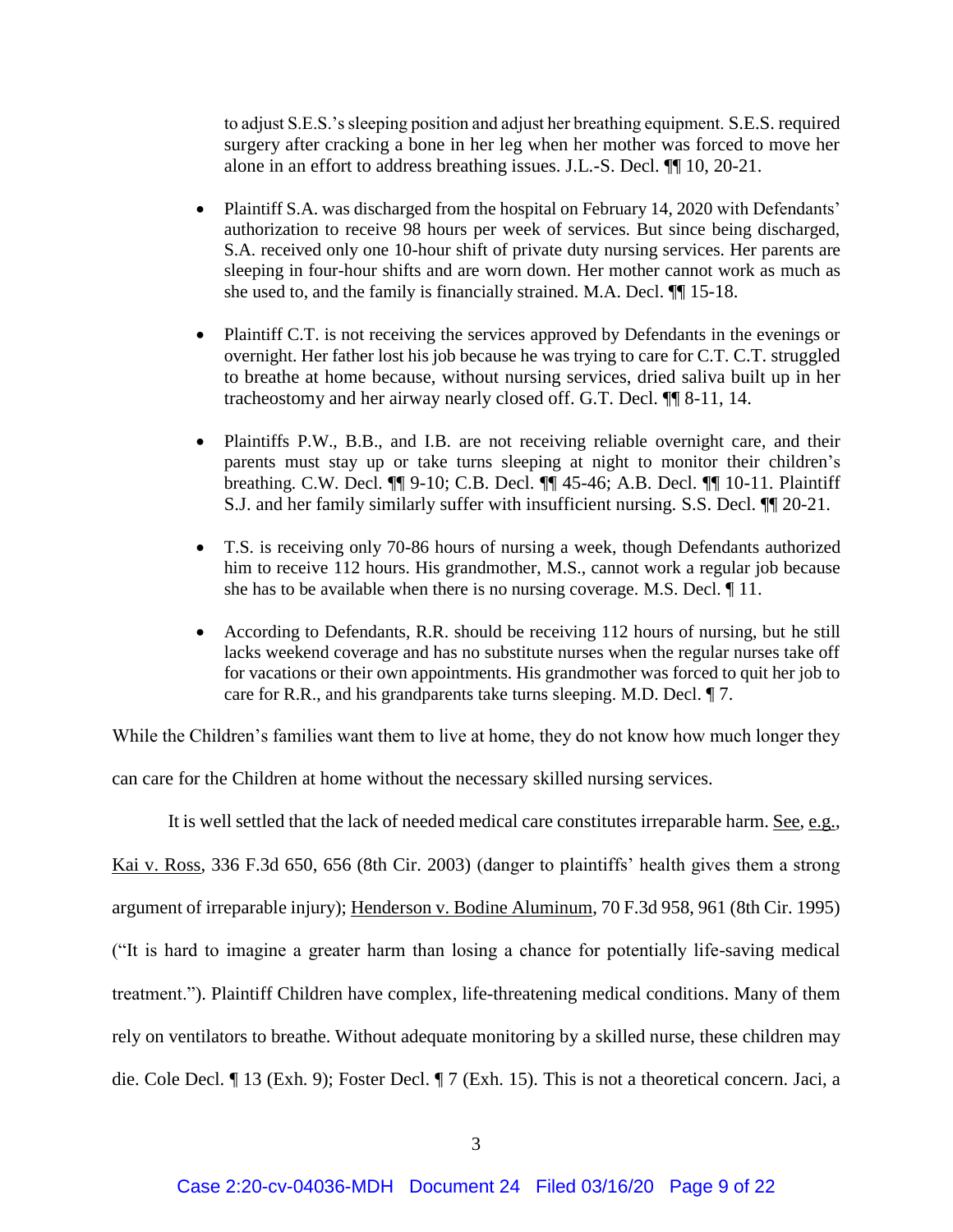Medicaid-enrolled child with medically complex conditions, died when she was two years old. Although Defendants had determined that Jaci needed private duty nursing services, she was not receiving them on the night she died. Batiste Decl. ¶ 11 (Exh. 10); cf. Nemnich v. Stangler, No. 91-4517-CV-C-5, 1992 WL 178963, at \*2 (W.D. Mo. Jan. 7, 1992) ("This Court finds death to be irreparable harm.").

Plaintiff Children and their families are also harmed by having to obtain care in institutional settings, even though the families, their providers, and Defendants all agree that in-home private duty nursing is the type of care they need. Plaintiff C.T. spent over a year in the hospital while she waited for Defendants to arrange private duty nursing services. G.T. Decl.  $\llbracket$  6. During her yearslong hospitalization, she missed her family, became depressed, and had to be prescribed psychiatric medication. Id*.* ¶ 5. Thereafter, she returned to the hospital twice in a six-week span due to the lack of private duty nursing. Id.  $\P$ <sub>8</sub>, 11. Yet even in her short time at home, C.T. has improved—working to move her limbs and seeking therapies to allow her to eat and breathe on her own. Id*.* ¶ 17. Plaintiff I.B. was hospitalized for an additional four months while her nurses and family searched for private duty nursing services. A.B. Decl. ¶ 5. She returned to the hospital after being at home for three days due to the lack of nighttime private duty nursing. Id*.* ¶ 6. When I.B. returned home, she took her first steps with her siblings' encouragement. Id*.* ¶ 14. Plaintiffs R.R., P.W., and T.S. were institutionalized for months due to the failure of Defendants to arrange for private duty nursing services. M.D. Decl. ¶ 3; C.W. Decl. ¶ 6; M.S. Decl. ¶ 2. In addition to isolating them, these prolonged hospital stays increase the risk for Plaintiff Children to contract life-threatening, hospital-borne infections. Cole Decl. ¶ 22. Without nursing services, the Children and their families are constantly being forced to play the odds, choosing between living in the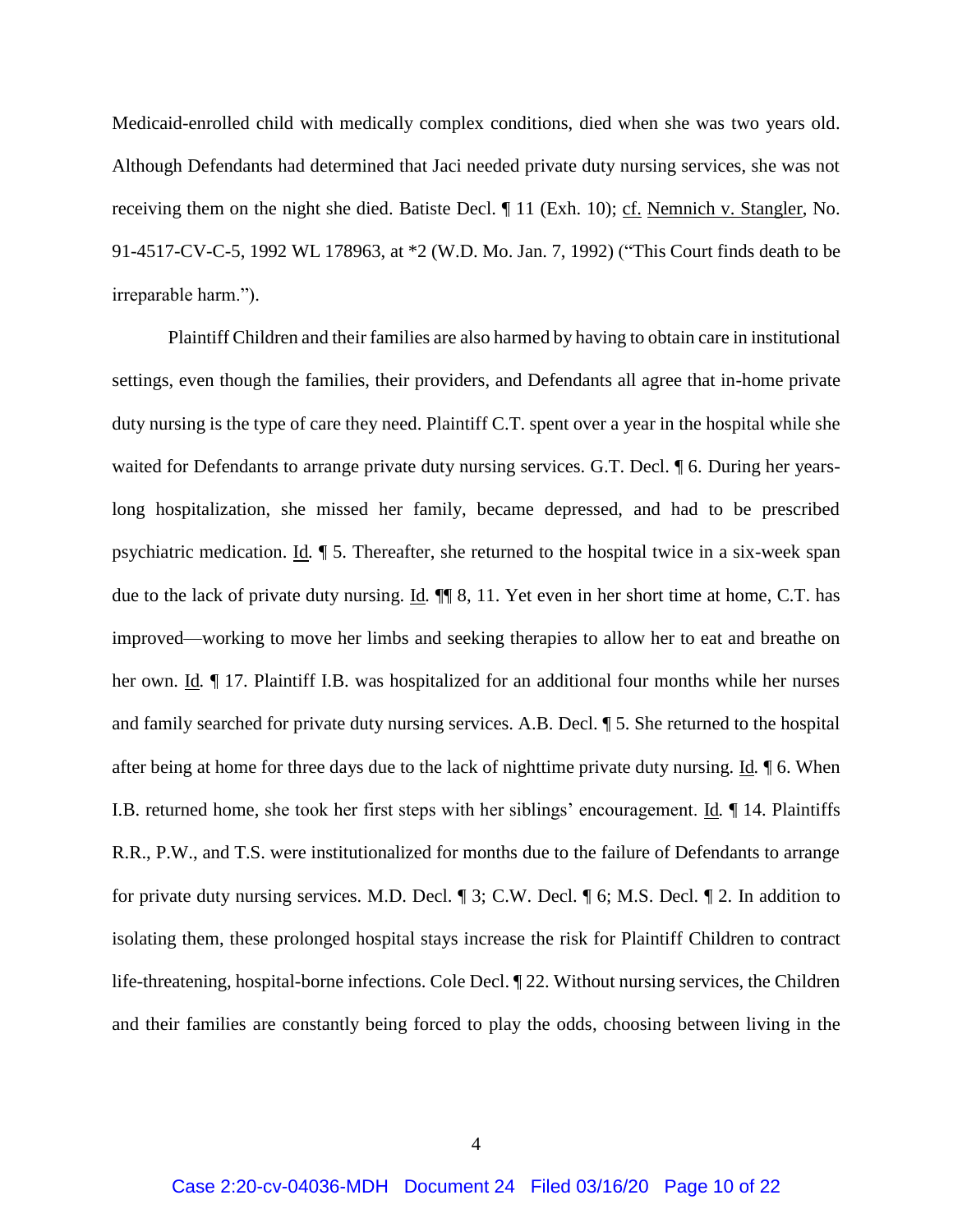community without adequate nursing services, or being forced into institutions to receive care while being exposed to life threatening infections.

Unnecessary institutionalization is an irreparable harm. See Marlo M., ex rel. Parris v. Cansler, 679 F. Supp. 2d 635, 638 (E.D.N.C. 2010); Crabtree v. Goetz, No. Civ.A. 3:08-0939, 2008 WL 5330506, at \*25 (M.D. Tenn. Dec. 19, 2008) (unnecessary institutionalization 'would be detrimental to [plaintiffs'] care, causing, inter alia, mental depression, and for some Plaintiffs, a shorter life expectancy or death"); Long v. Benson, No. 4:08cv26-RH/WCS, 2008 WL 4571903, at \*2 (N.D. Fla. Oct. 14, 2008) (moving from community to a nursing home would be an "enormous psychological blow"). Further, once an individual enters an institution, it becomes much more difficult to transition back into the community and "sometimes proves irreversible." M.R. v. Dreyfus, 663 F.3d 1100, 1118 (9th Cir. 2011) (finding that institutionalization creates an unnecessary risk of such reliance on institutional structures that function in the community becomes compromised). See Olmstead v. L.C. ex rel. Zimring, 527 U.S. 581, 600–01 (1999) (noting that unjustified institutionalization "severely diminishes the everyday life activities of individuals, including family relations, social contacts, work options, economic independence, educational advancement, and cultural enrichment"). As stated by Dr. Sessions Cole, Interim Chief, Division of Allergy and Pulmonary Medicine at Washington University School of Medicine in St. Louis:

Hospitals are not and cannot be a child's home . . . Living in a hospital room and hospital bed is restrictive to a developing child, as they cannot enjoy the freedom of movement and safe exploration that a child enjoys at home. Consequently, the development of a child living for weeks or months unnecessarily in a hospital, compared to that of a child living at home, will be delayed. Delays can occur across all domains, including motor, cognitive, and social skills.

Cole Decl. ¶ 18.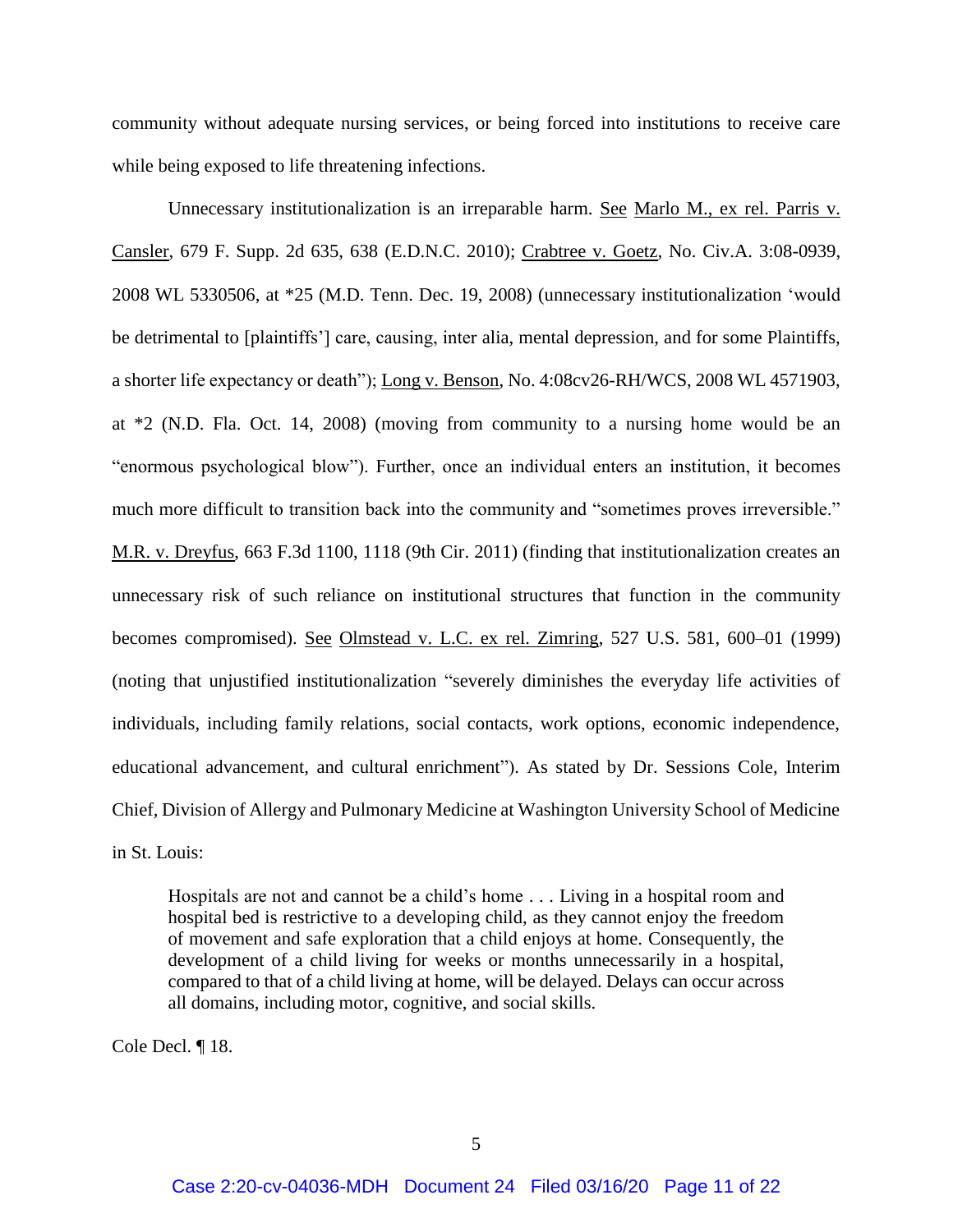## **III. THE HARM TO PLAINTIFFS CLEARLY OUTWEIGHS ANY POTENTIAL HARM TO DEFENDANTS.**

The balance of hardships weighs decidedly in favor of Plaintiffs. The harm being suffered by Plaintiffs absent an injunction is significant. Further, Plaintiffs seek only that Defendants comply with federal Medicaid and disabilities Acts. As stated by the Seventh Circuit:

Because the defendants are required to comply with the Act[s], we do not see how enforcing compliance imposes any burden on them. The Act itself imposes the burden; this [preliminary] injunction merely seeks to prevent the defendants from shirking their responsibilities under it.

Haskins v. Stanton, 794 F.2d 1273, 1277 (7th Cir. 1986) (granting preliminary injunction); see also Ill. Hosp. Ass'n v. Ill. Dept of Public Aid, 576 F. Supp. 360, 371 (N.D. Ill. 1983) ("Once a state has voluntarily elected to participate in the Medicaid program . . . [it cannot] characterize its duty to comply with the requirements of [the program] as constituting a hardship to its citizens.").

The harm to Plaintiffs' lives and health far outweighs any alleged harm to Defendants. See, e.g., Hiltibran v. Levy, No. 10-4185-CV-C-NKL, 2010 WL 6825306, at \*7 (W.D. Mo. Dec. 27, 2010); Lankford v. Sherman, No. 05-4285-CV-C-DW, 2007 U.S. Dist. LEXIS 14950, at \*13 (W.D. Mo. Mar. 2, 2007); White v. Martin, , No. 02-4154-CV-CNKL, 2002 U.S. Dist. LEXIS 27281 (W.D. Mo. Oct. 3, 2002), at \*22 (collecting cases); Nemnich, 1992 WL 178963 at \*3. Moreover, the cost to Defendants to cover in-home nursing is well below the cost of care in the hospital: \$803 for 24 hours of private duty nursing compared to \$4000 per day for inpatient hospitalization. Cole Decl.  $\P$  23.<sup>1</sup> The balance of harms decidedly favors Plaintiffs.

 $\overline{a}$ 

<sup>&</sup>lt;sup>1</sup>Defendants' policy restricts private duty nursing services to 16 hours per day with limited exceptions. MO HealthNet Division Provider Manual, § 13.10 (Exh. 11). The cost for 16 hours is \$535 per day. Cole Decl.  $\parallel$  23. The Medicaid EPSDT provisions do not allow states to set a cap on the amount of treatment that a child can receive; rather, treatment needs to be provided as necessary to "correct or ameliorate" the child's condition. 42 U.S.C.  $\S$  1396d(r)(5).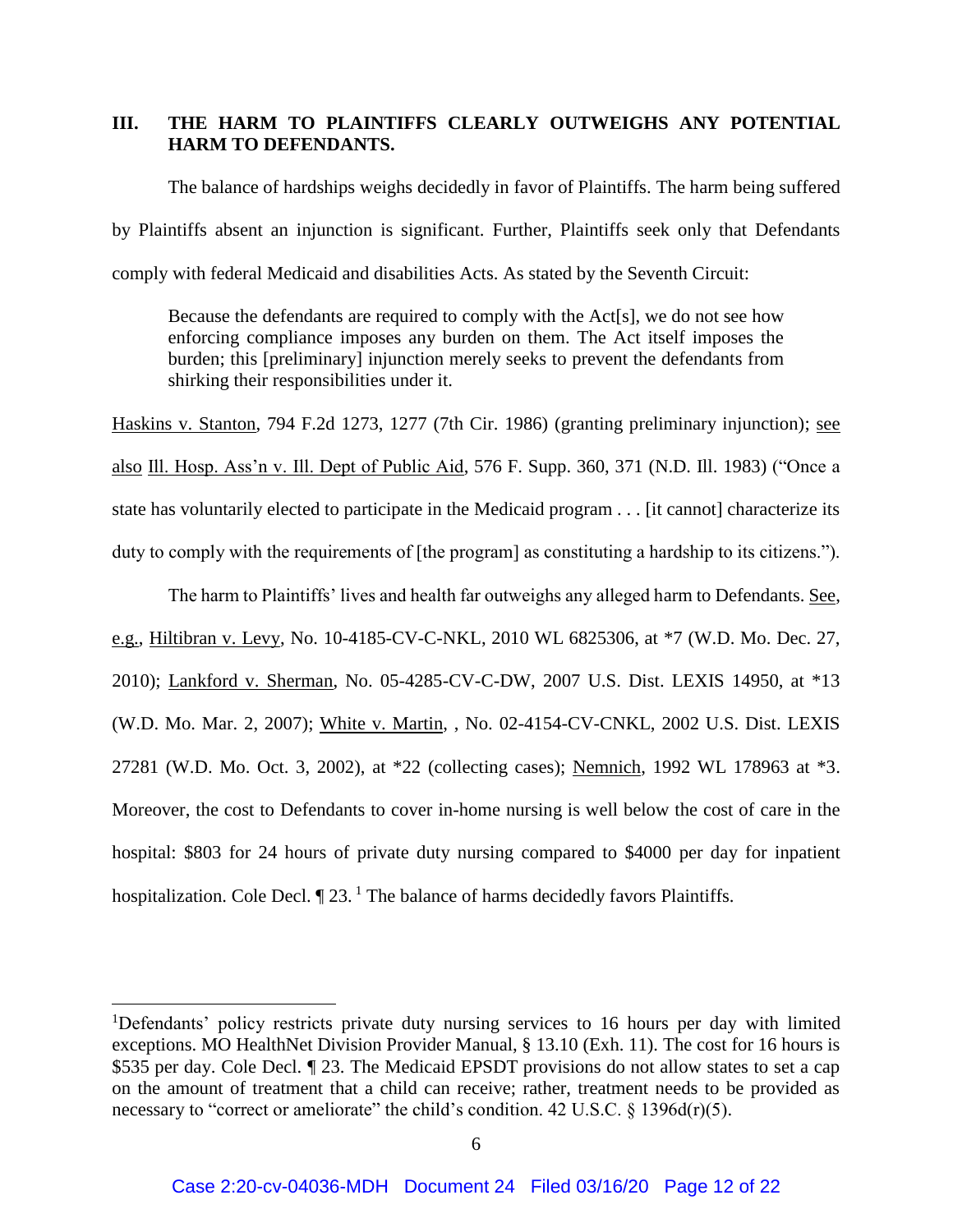# **IV. PLAINTIFFS ARE LIKELY TO PREVAIL ON THE MERITS OF THEIR CLAIMS UNDER MEDICAID'S EPSDT PROVISIONS, THE ADA, AND THE REHABILITATION ACT.**

To obtain a preliminary injunction, Plaintiffs need only demonstrate the likelihood of success on the merits of one of their legal claims. See NTD I, LLC v. Alliant Asset Mgmt. Co., LLC, 337 F. Supp. 3d 877, 890 (E.D. Mo. 2018) (granting injunction where "Plaintiffs have established some likelihood of success on the merits of at least one claim in this matter"). Moreover, Plaintiffs need only establish an even chance of success. The Eighth Circuit "has rejected a requirement [that] a party seeking preliminary relief prove a greater than fifty percent likelihood that he will prevail on the merits." PCTV Gold, Inc. v. SpeedNet, LLC., 508 F.3d 1137, 1143 (8th Cir. 2007). Plaintiffs have a strong likelihood of prevailing on all of their legal claims.

#### **1. Missouri Likely Violates the Medicaid EPSDT Act.**

Congress passed the Medicaid Act in order to furnish medical assistance to low-income people. See 42 U.SC. § 1396-1. "Participation [in Medicaid] is voluntary, but if a state decides to participate, it must comply with all federal statutory and regulatory requirements." Lankford, 451 F.3d at 504. Participating states receive federal funding for providing Medicaid services. 42 U.S.C. § 1396b. Missouri participates in Medicaid, and typically receives approximately 66 cents from the federal government for each dollar spent on Medicaid services. See Federal Financial Participation in State Assistance Expenditures; Federal Matching Shares for Medicaid, the Children's Health Insurance Program, and Aid to Needy Aged, Blind, or Disabled Persons for Oct. 1, 2019 Through Sept. 30, 2020, 83 Fed. Reg. 61157, 61159 (Table 1).

Each participating state must designate a "single State agency" to administer its Medicaid program in compliance with federal requirements. 42 U.S.C. § 1396a(a)(5). In Missouri,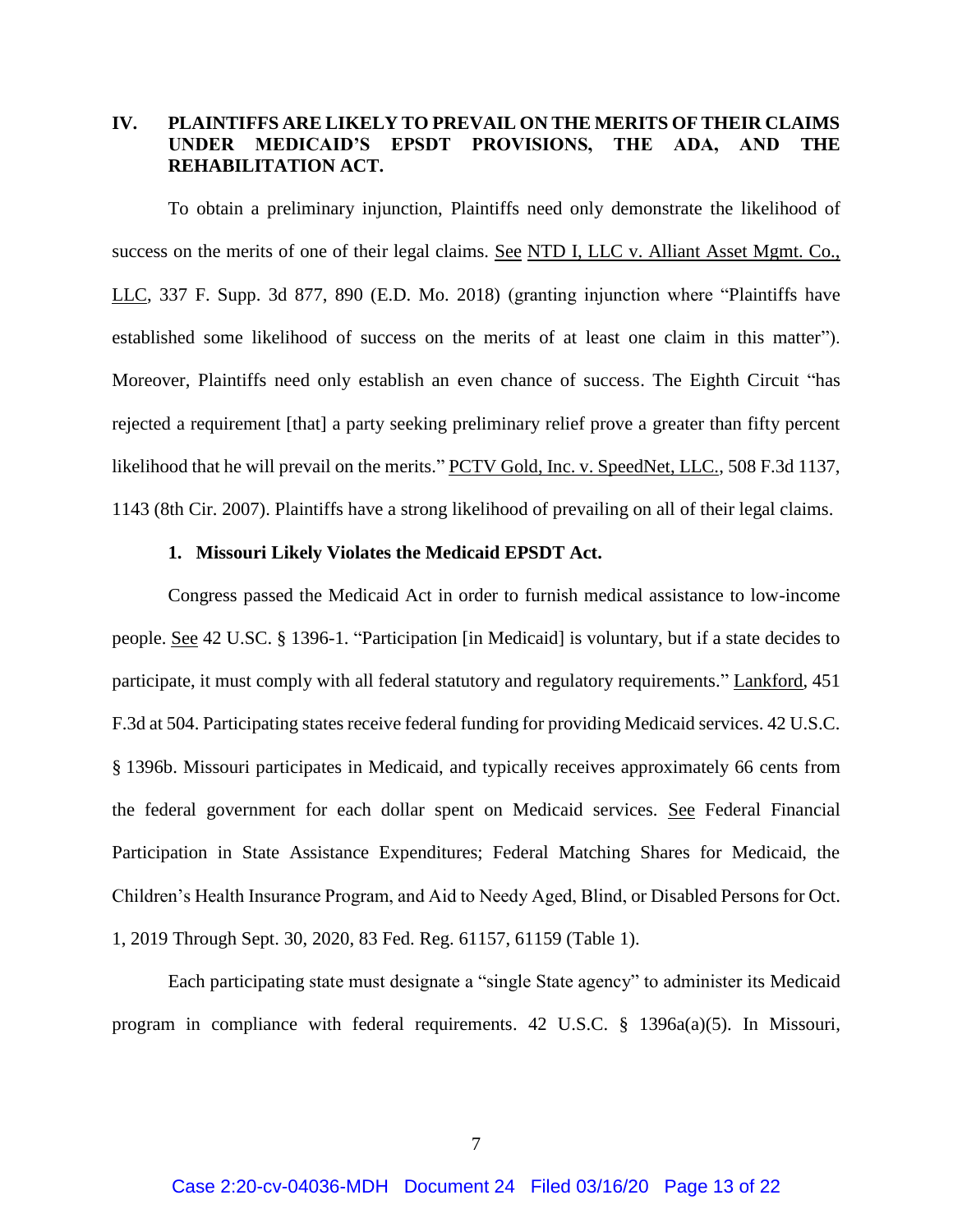Defendant Department of Social Services (DSS) is the designated single state agency. Defendant Tidball is responsible for overseeing DSS and, as such, is sued in her official capacity.

The Medicaid Act requires participating states to make certain services available to program enrollees. See 42 U.S.C. § 1396a(a)(10)(A). One mandatory service is Early and Periodic Screening, Diagnostic, and Treatment (EPSDT) for Medicaid-enrolled children and youth under age 21. 42 U.S.C. §§ 1396a(a)(10)(A), 1396a(a)(43), 1396d(a)(4)(B), 1396d(r). The treatment component of EPSDT requires states to cover any of the 30 services listed in § 1396d(a) when necessary to "correct or ameliorate" a child's illnesses and conditions. Id. § 1396d(r)(5). Private duty nursing is among the services listed in Section 1396d(a), id*.* § 1396d(a)(8), and is thus a mandatory EPSDT service. Private duty nursing is "nursing services for recipients who require more individual and continuous care than is available from a visiting nurse or routinely provided by the nursing staff of the hospital or skilled nursing facility." 42 C.F.R. § 440.80. Private duty nursing requires a skilled caregiver and must be provided by a registered nurse (RN) or a licensed practical nurse (LPN). Id.

EPSDT is a "robust" benefit, designed to ensure that children receive care so that more serious health problems are averted. Centers for Medicare & Medicaid Services ("CMS"), EPSDT-A Guide for States: Coverage in the Medicaid Benefit for Children and Adolescents*,* 1 (June 2014) ("CMS, EPSDT Guide*"*), available at https://www.medicaid.gov/sites/default/files/2019- 12/epsdt\_coverage\_guide.pdf (Exh. 12). "The goal of EPSDT is to assure that individual children get the health care they need when they need it—the right care to the right child at the right time in the right setting." Id. Accordingly, the EPSDT mandate requires states to do more than merely cover services and pay claims when and if they are submitted to the agency. Specifically, the state Medicaid agency must "arrang[e] for (directly or through referral to appropriate agencies,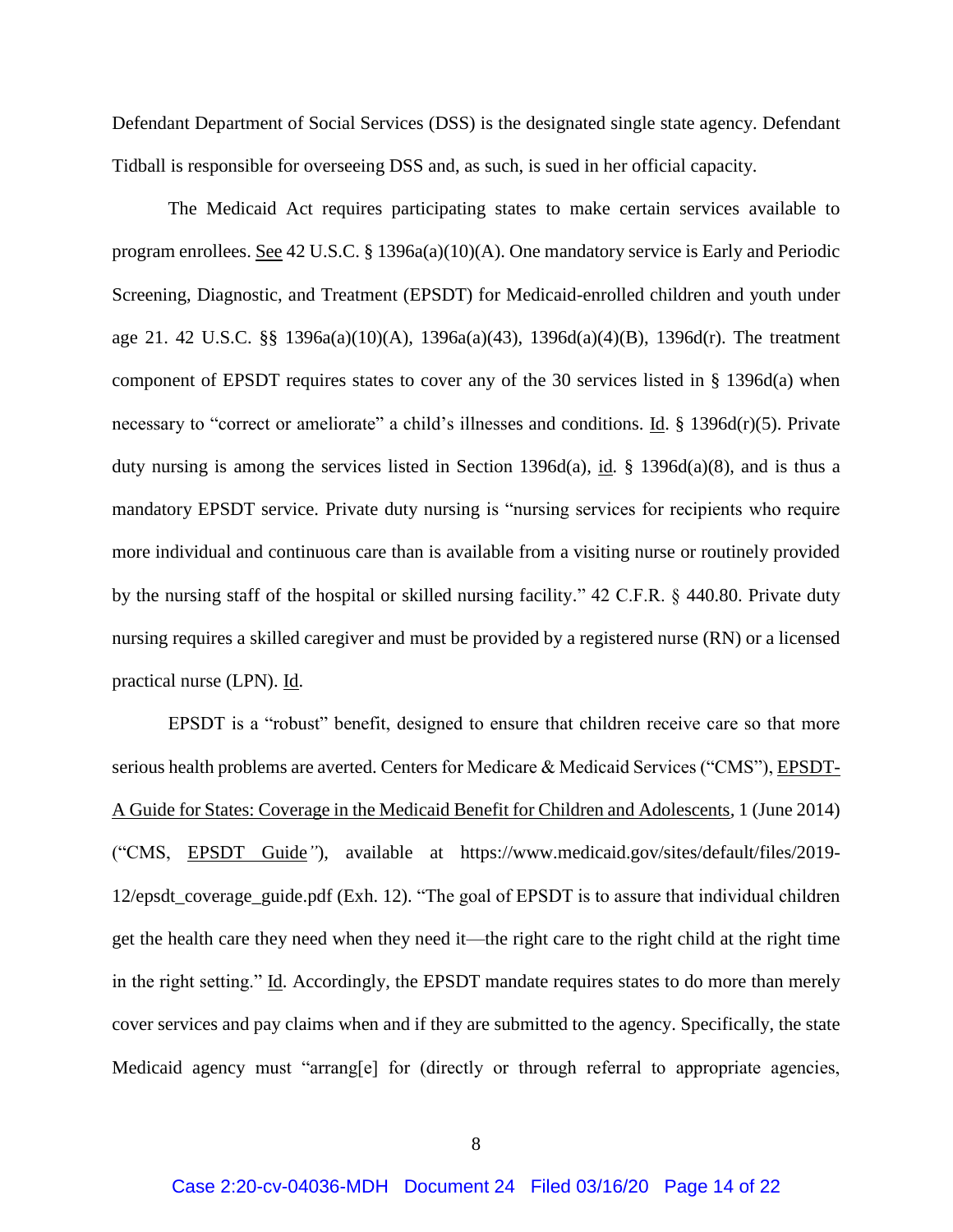organizations, or individuals) corrective treatment" that a child needs. 42 U.S.C. § 1396a(a)(43)(C).

To comply with the EPSDT mandates, Defendant Tidball must proactively arrange for EPSDT services and ensure that those services are provided. As explained by the federal agency responsible for EPSDT, each state must "[d]esign and employ methods to assure that children receive . . . treatment for all conditions identified as a result of examination or diagnosis." CMS, State Medicaid Manual, CMS Pub. 45, Ch. 5, Sec. 5310, available at https://www.cms.gov/Regulations-and-Guidance/guidance/Manuals/Paper-Based-Manuals-Items/CMS021927.html; see also, 42 C.F.R. §§ 441.56(e) (requiring state Medicaid agency to "set standards for the timely provision of EPSDT services which meet reasonable standards of medical . . . practice. . . and must employ processes to ensure timely initiation of treatment, if required, generally within an outer limit of six months after the request for screening services."), 441.61(b) (requiring state Medicaid agency to "make available a variety of individual and group providers qualified and willing to provide EPSDT services.").

Numerous courts have required states to take affirmative steps to comply with this EPSDT mandate. For example, in O.B. v. Norwood*,* Medicaid-enrolled children with medically complex conditions were receiving far fewer hours of in-home private duty nursing services than the state Medicaid agency had determined they needed. 170 F. Supp. 3d 1186 (N.D. Ill. 2016). The children argued that the defendant violated the EPSDT statute, 42 U.S.C. § 1396a(a)(43)(C), by failing to arrange for the needed services. The district court granted plaintiffs' request for a preliminary injunction, finding that the Medicaid agency had likely violated EPSDT, given that it had authorized services but had not acted to assure that the approved services were actually delivered. 170 F. Supp. 3d at 1196. The court ordered the Medicaid agency to *"*take immediate and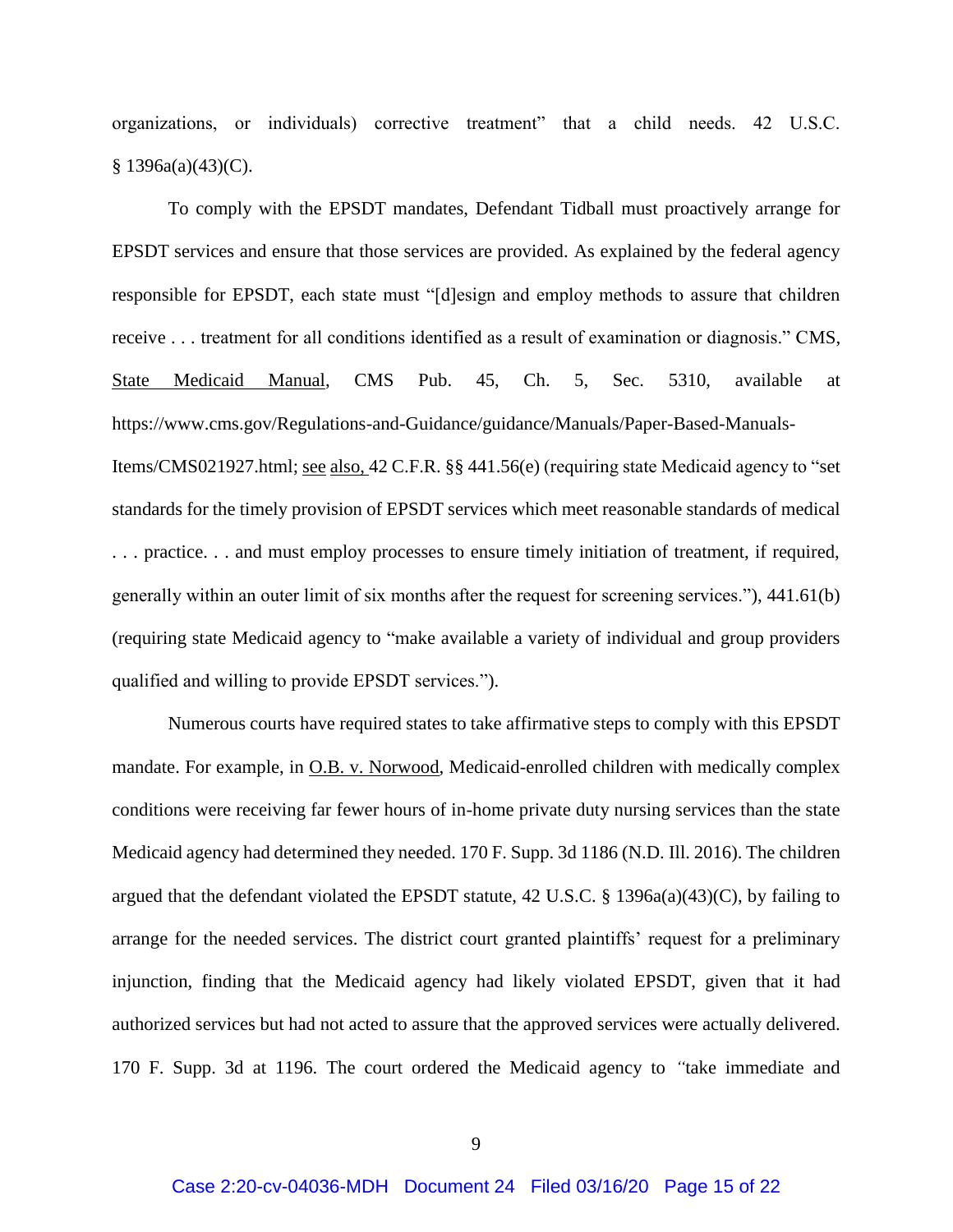affirmative steps to arrange directly or through referral to appropriate agencies, organizations, or individuals, corrective treatment of in-home shift nursing services to Plaintiffs . . . at the level approved by the Defendant, as required by the Medicaid Act." Id. at 1197-98.

On appeal, the Seventh Circuit found the state agency at fault, noting that it had "given up on searching (if it ever did) for nurses for children whom the agency deems entitled to home nursing." 838 F.3d 837, 840 (7th Cir. 2016). That court held that EPSDT requires states to provide or ensure the provision of services, not merely pay for them, and affirmed the injunction. Id. at 841-43; see Chisholm v. Hood, 110 F. Supp. 2d 499, 507 (E.D. La. 2000) (holding "states are further obligated to actively arrange for [EPSDT] corrective treatment" under  $\S 1396a(a)(43)(C)$ ; Salazar v. Dist. of Columbia*,* 954 F. Supp. 278, 330 (D.D.C. 1996) (finding that D.C.'s failure to ensure that EPSDT-eligible children receive diagnosis and treatment for health problems violated the provision); A.H.R. v. Wash. State Health Care Auth.*,* No. C15-5701JLR, 2016 WL 98513, at \*14 (W.D. Wash. Jan. 7, 2016) (finding agency violated the Medicaid Act by failing to arrange for private duty nursing services); <u>see also Memisovski v. Maram</u>, No. 92 C 1982, 2004 WL 1878332, at \*50 (N.D. Ill. Aug. 23, 2004) (stating that EPSDT "differ[s] from merely providing 'access' to services; the Medicaid statute places affirmative obligations on states to assure that these services are actually provided to children on Medicaid in a timely and effective manner") (citing Stanton v. Bond, 504 F.2d 1246, 1250 (7th Cir. 1974) ("The mandatory obligation upon each participating state to aggressively notify, seek out and screen persons under 21 in order to detect health problems and to pursue those problems with the needed treatment is made unambiguously clear. . . .")).

Defendants have authorized and approved reimbursement of set amounts of private duty nursing services, typically 16 hours per day, for each Plaintiff Child. M.D. Decl. ¶ 4; C.B. Decl. ¶ 37; S.S. Decl. ¶ 14; C.W. Decl. ¶ 4; G.T. Decl. ¶¶ 7, 9; M.S. Decl. ¶ 6; A.B. Decl. ¶ 4; M.A. Decl.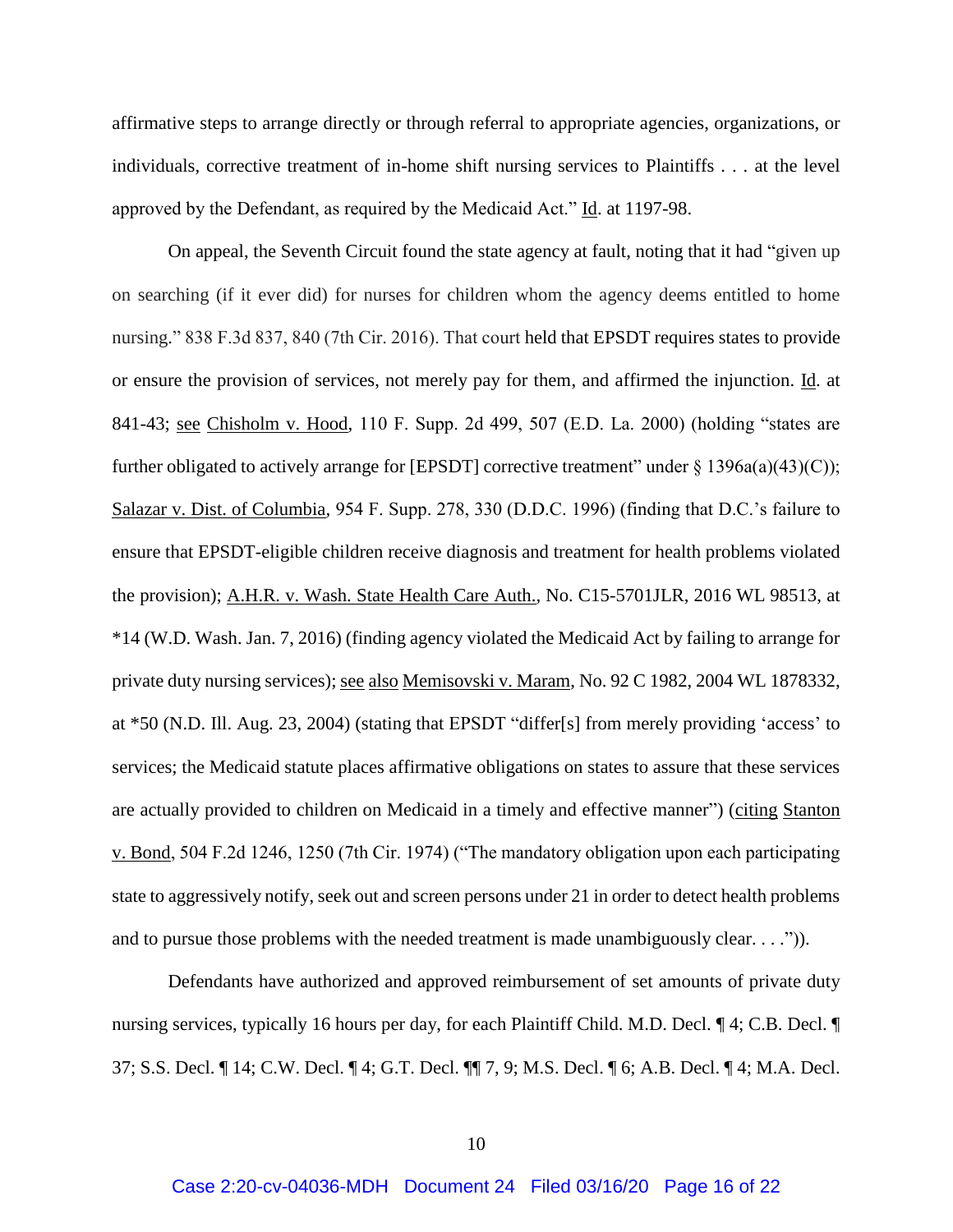¶¶ 10-11; J.L-S. Decl. ¶¶ 9-10. Defendants' agent, the Bureau of Special Health Care Needs, provides families with a list of home health agencies and tells families to contact the agencies on the list. M.D. Decl. ¶ 8; S.S. Decl. ¶ 17; C.W. Decl. ¶ 7; M.S. Decl. ¶¶ 8-9; A.B. Decl. ¶ 5; J.L-S. Decl. ¶¶ 12-13. However, despite the best and ongoing efforts of their families, the Children are not receiving the authorized services that Defendants have determined are necessary to treat and ameliorate their conditions. M.D. Decl. ¶¶ 4-6; C.B. Decl. ¶¶ 37, 41-42; S.S. Decl. ¶¶ 15-17; C.W. Decl. ¶ 5, 9; G.T. Decl. ¶¶ 7, 9, 13; M.S. Decl. ¶ 6; A.B. Decl. ¶¶ 4, 7, 10; M.A. Decl. ¶¶ 15; J.L-S. Decl. ¶¶ 11. Defendants are fully aware that Plaintiff Children do not receive nearly the amount of care that they require. M.D. Decl. ¶¶ 8; S.S. Decl. ¶ 17; C.W. Decl. ¶ 7; M.S. Decl. ¶ 9; A.B. Decl. ¶ 8; M.A. Decl. ¶¶ 9-10; J.L-S. Decl. ¶ 15. Merely authorizing coverage of EPSDT-mandated services for Plaintiff Children without actually arranging for the delivery of those mandatory services is insufficient under the EPSDT mandate. Accordingly, Plaintiffs are likely to succeed on their EPSDT claim.

#### **2. Missouri Likely Violates the ADA and Section 504 of the Rehabilitation Act.**

The ADA prohibits public entities from discriminating against persons with disabilities:

No qualified individual with a disability shall, by reason of such disability, be excluded from participation in or be denied the benefits of the services, programs, or activities of a public entity, or be subjected to discrimination by any such entity.

42 U.S.C. § 12132. Section 504 of the Rehabilitation Act similarly prohibits recipients of federal funds from discriminating based on disability. 29 U.S.C. § 794(a). Title II of the ADA and Section 504 are typically read together. See Folkerts v. City of Waverly, Iowa, 707 F.3d 975, 983 (8th Cir. 2013).

One form of disability discrimination is a violation of the "integration mandate," which prohibits discrimination in the form of unjustified segregation of persons with disabilities. Steimel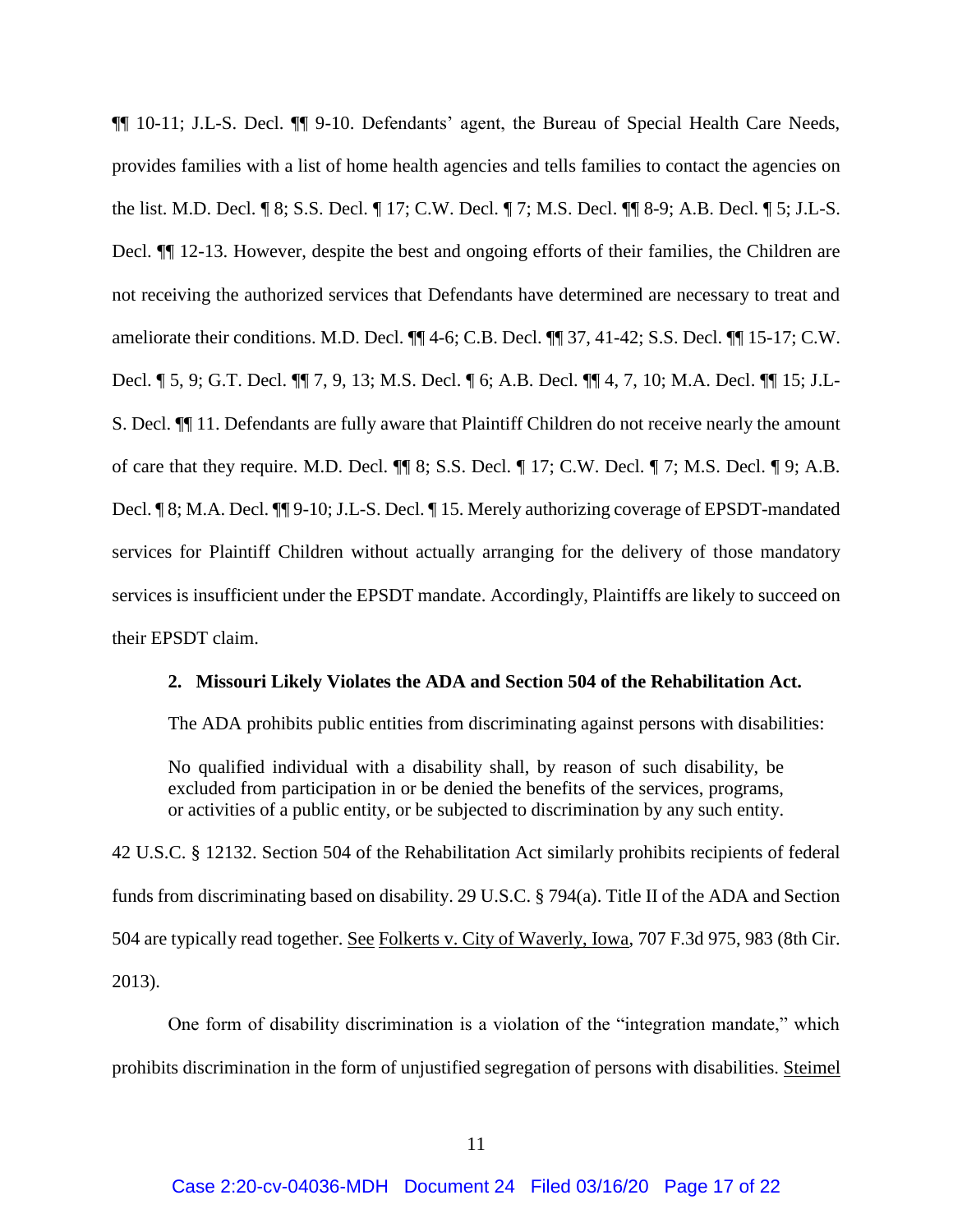v. Wernert*,* 823 F.3d 902, 910 (7th Cir. 2016) (citing Olmstead, 527 U.S. at 597-603). As specified in regulations, the integration mandate requires Defendants to administer their services and programs in the most integrated setting appropriate to the needs of qualified individuals with disabilities. See 28 C.F.R. § 35.130(d) (ADA); 28 C.F.R. § 441.51(d) (Rehabilitation Act). The integration mandate protects individuals like the Children who are at risk of institutionalization due to Defendants' failure to provide community-based services. See Steimel*,* 823 F.3d at 911; Pashby v. Delia, 709 F.3d 307, 322 (4th Cir. 2013); Fisher v. Okla. Health Care Auth., 335 F.3d 1175, 1185 (10th Cir. 2003); A.H.R.*,* 2016 WL 98513, at \*15 (collecting cases); Hiltibran, 2010 WL 6825306, at \*4 (W.D. Mo. Dec. 27, 2010) (finding plaintiffs at substantial risk of institutionalization in violation of integration mandate where "families admit that it is likely that they may have to place Plaintiffs in nursing homes to ensure that they receive" services).<sup>2</sup>

Defendants, therefore, have an affirmative "obligation to provide medically necessary services, such as the private duty nursing services at issue here, in the most integrated setting appropriate to Plaintiffs' needs." A.H.R.*,* 2016 WL 98513, at \*14; see also Bennett-Nelson v. Louisiana Bd. of Regents, 431 F.3d 448, 454–55 (5th Cir. 2005) ("[B]oth the ADA and the Rehabilitation Act impose upon public entities an affirmative obligation to make reasonable accommodations for disabled individuals."). Under the test set out in Olmstead, a state must provide community-based treatment for a person with disabilities when: (1) treating professionals have found that the person can handle and benefit from a community setting, (2) the person wants to be in the community setting, and (3) community-based services can be reasonably

 $\overline{a}$ 

<sup>2</sup> See also U.S. Dep't of Justice, Statement of the Department of Justice on Enforcement of the Integration Mandate of Title II of the Americans with Disabilities Act and Olmstead v. L.C. at question 6, available at https://www.ada.gov/olmstead/q&a\_olmstead.htm#\_ftnref14 (Exh. 13).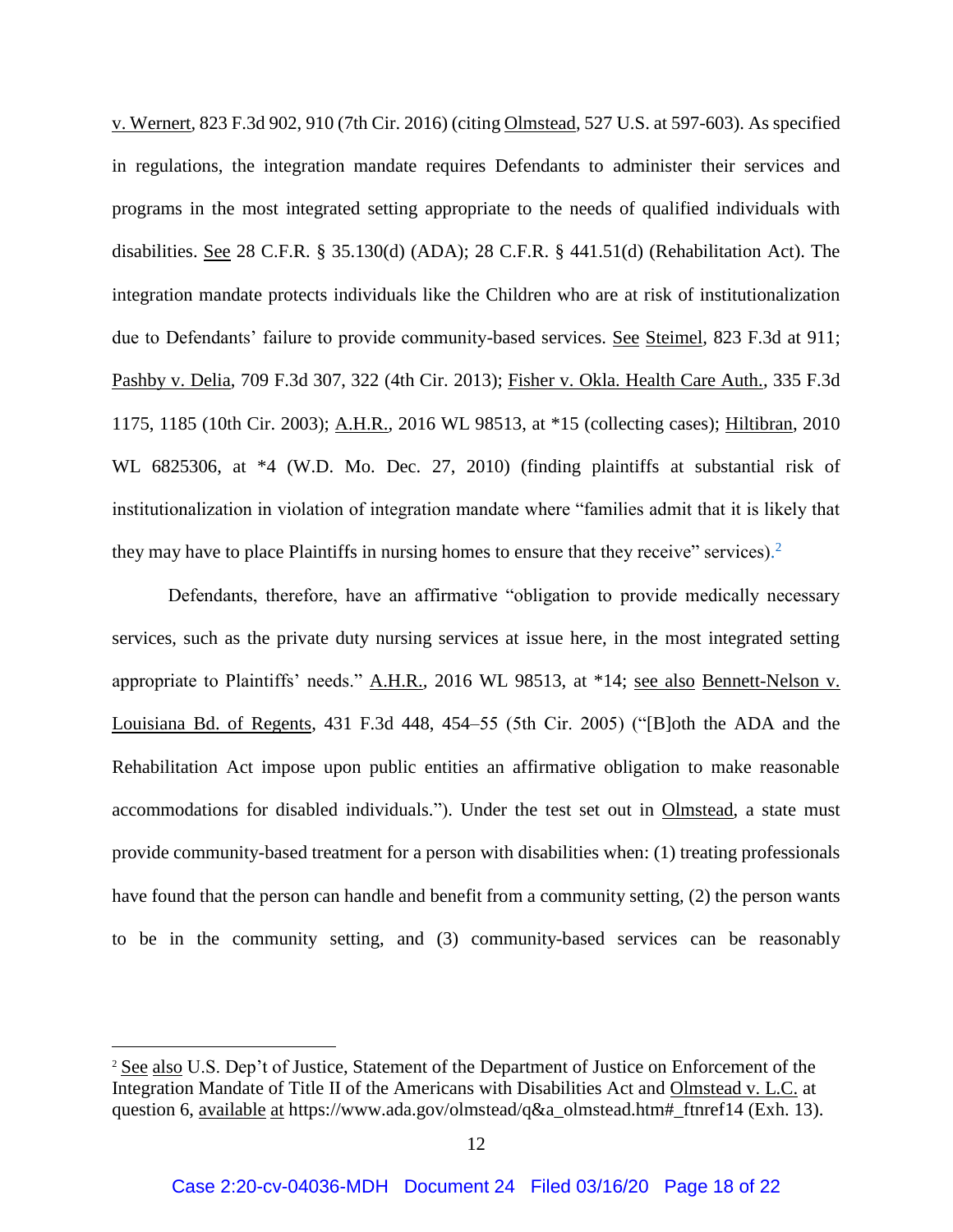accommodated taking into account the resources of the state and the needs of others with comparable disabilities. Olmstead, at 601-03.

Plaintiff Children are qualified individuals with disabilities, who have been unnecessarily institutionalized, are cycling in and out of institutionalization, and/or are at serious risk of institutionalization, due to Defendants' failure to provide in-home nursing services. M.D. Decl. ¶ 11; C.B. Decl. ¶¶ 43-45; S.S. Decl. ¶ 22; C.W. Decl. ¶¶ 6, 11; G.T. Decl. ¶¶ 6-8, 11, 18; M.S. Decl. ¶ 12; A.B. Decl. ¶¶ 11-12, 14; M.A. Decl. ¶¶ 12, 14, 19; J.L-S. Decl. ¶¶ 24; cf. Cleveland Decl. ¶¶ 17, 20 (Exh. 14). The Children's caretakers have attested that, although the Children and their families want them to remain at home, they are struggling to continue to provide the care the Children need and that one accident or parental absence could mean disaster. See also Batiste Decl. ¶ 11; Cleveland Decl. ¶¶ 21-26. Similarly, Drs. Cole and Foster testified that the lack of private duty nursing at home forces families to admit children to the hospital to receive the care. Cole Decl. ¶¶ 12, 15; Foster Decl. ¶ 7. And, once children are hospitalized—for any reason—they are often forced to remain in the hospital or another facility for months. Cole Decl. ¶¶ 10, 14.

Moreover, Plaintiff Children meet three Olmstead elements. The Children and their families want them to remain at home. M.D. Decl. ¶ 11; C.B. Decl. ¶ 37; S.S. Decl. ¶ 12, 21; C.W. Decl. ¶ 11; G.T. Decl. ¶ 5, 17; M.S. Decl. ¶ 12; A.B. Decl. ¶¶ 11, 13-14; M.A. Decl. ¶ 19; J.L-S. Decl. ¶ 24. Defendants have found in-home private duty nursing care appropriate based on the recommendations of the Children's treating providers.<sup>3</sup> Finally, Defendants can reasonably accommodate the relief Plaintiffs seek, namely to provide the in-home nursing that Defendants have authorized. Defendants have many tools at their disposal to accomplish this, including case

 $\overline{a}$ 

<sup>&</sup>lt;sup>3</sup> Private duty nursing services are prior authorized by the Bureau of Special Health Care Needs after a finding, with the support of a treating physician, that the services are medically necessary. See MO HealthNet Division Provider Manual, §§ 13.08-13.11A.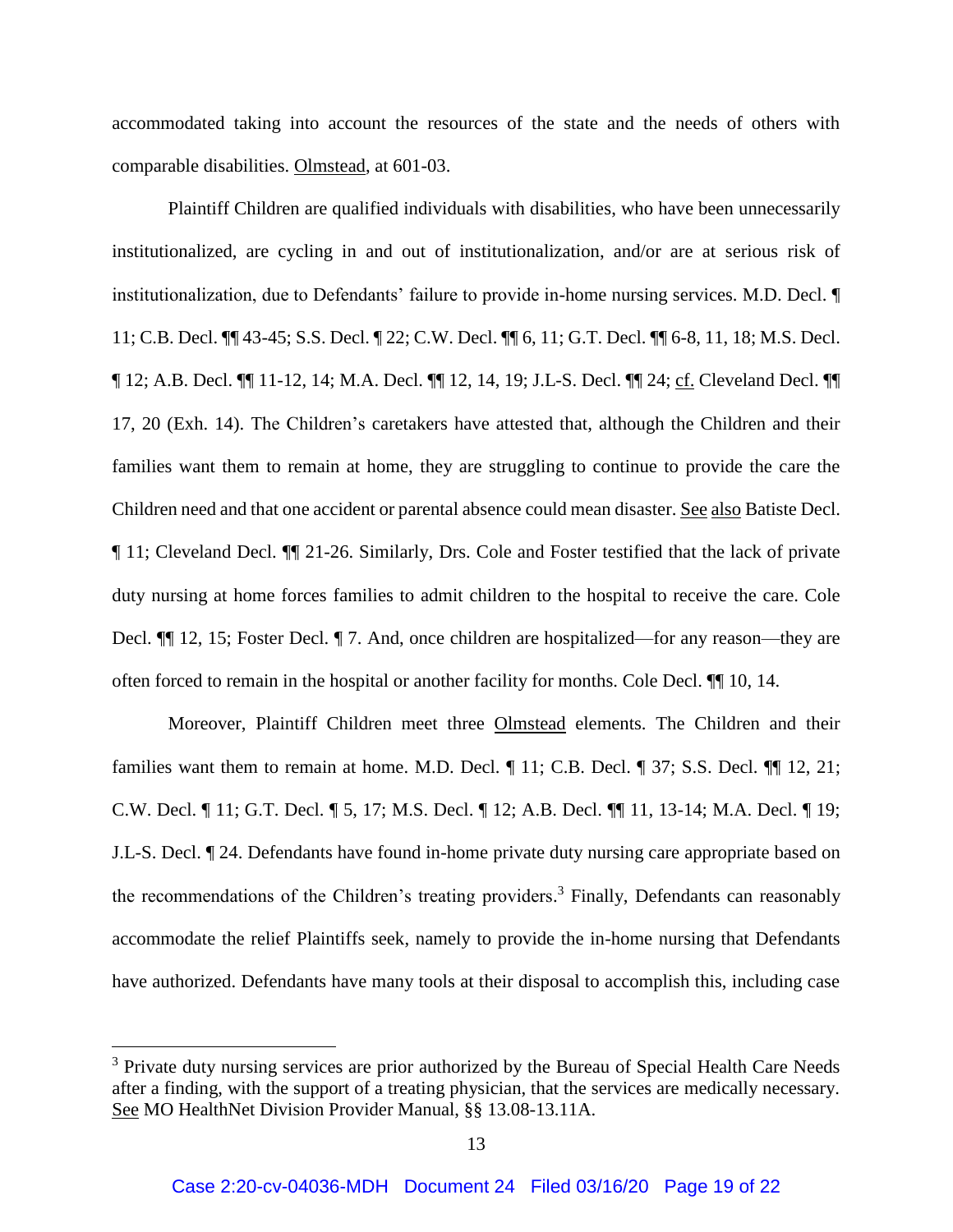management services, which cover providing referrals, scheduling appointments, and monitoring to ensure that needed services are in fact being provided. See Doc. 1, Compl. ¶¶ 38, 87-88; 42 C.F.R.  $§$  440.169(d)(1)-(4).

Thus, Plaintiffs are likely to succeed on their ADA and Rehabilitation Act claims. See A.H.R.*,* 2016 WL 98513, at \*5 (holding children who were not receiving all authorized hours of in-home nursing services had shown likelihood of success on ADA claim because they would likely be forced into institutional settings if the nursing services were not provided within a short period of time); Brantley v. Maxwell-Jolly*,* 656 F. Supp. 2d 1161, 1170 (N.D. Cal. 2009) (enjoining reduction of services that would place plaintiffs at serious risk of institutionalization).

### **V. THE PUBLIC INTEREST FAVORS THE ISSUANCE OF INJUNCTIVE RELIEF.**

When issuing injunctive relief against a government body, the Eighth Circuit has found that enforcement of the federal law is necessarily in the public interest. See Glenwood Bridge, Inc. v. Minneapolis, 940 F.2d 367, 372 (8th Cir. 1991); see also Lankford, U.S. Dist. LEXIS 14950\* at 13; Heather K. v. Mallard*,* 887 F. Supp. 1249, 1261 (N.D. Iowa 1995) (collecting Eighth Circuit decisions). "Congress and the Missouri General Assembly expressed the public interest by enacting the Medicaid program in the first place." Nemnich*,* 1992 WL 178963 at \*4. It is always in the public interest to prevent a violation of federal law.

Additionally, the families of the Children, as Medicaid beneficiaries, by definition have very limited financial resources. Judicial intervention to protect these vulnerable families benefits the public. Defendants' actions have taken an immeasurable toll on the families of Plaintiffs, who would benefit greatly from preliminary injunctive relief. Foster Decl.  $\P$  11-13. The father of C.T. lost his job and was unable to visit a dying family member before she passed. G.T. Decl.  $\P$  15-16. S.A.'s mother and R.R.'s grandmother also had to stop working due to the failure of Defendants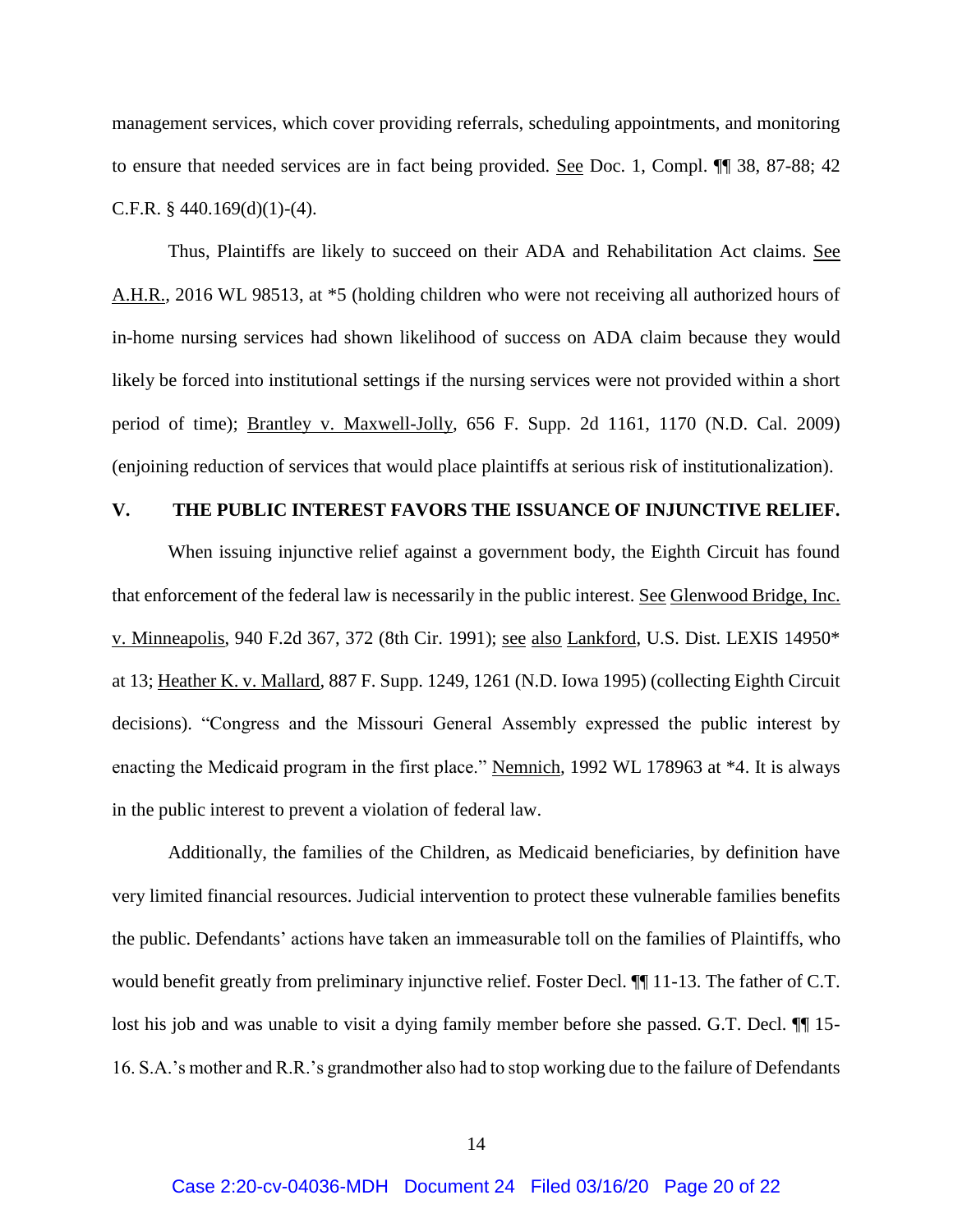to arrange private duty nursing services. M.A. Decl. ¶ 18; M.D. Decl. ¶ 7. Plaintiffs' families report overwhelming guilt, anxiety, financial strain, and lack of sleep due to the lack of nursing services. M.D. Decl. ¶¶ 10-11; C.B. Decl. ¶¶ 39, 45, 47; S.S. Decl. ¶¶ 18-21; C.W. Decl. ¶ 8-11; G.T. Decl. ¶¶ 15-17; M.S. Decl. ¶ 11; A.B. Decl. ¶ 14; M.A. Decl. ¶¶ 15-16, 19; J.L-S. Decl. ¶¶ 19-23. The public interest favors interim enforcement of the Medicaid Act and the integration mandate of both the ADA and the Rehabilitation Act.

#### **CONCLUSION**

Plaintiffs respectfully ask the Court to grant their motion for a preliminary injunction.

Date: March 16, 2020 Respectfully submitted,

/s/ Joel Ferber Joel Ferber # 35165 Lisa J. D'Souza # 65515 Lucas Caldwell-McMillan # 61345 Jamie Rodriguez # 64323 Legal Services of Eastern Missouri 4232 Forest Park Avenue St. Louis, Missouri 63108 (314) 534-4200 [jdferber@lsem.org](mailto:jdferber@lsem.org) [ljdsouza@lsem.org](mailto:ljdsouza@lsem.org) [lfcaldwell-mcmillan@lsem.org](mailto:lfcaldwell-mcmillan@lsem.org) [jlrodriguez@lsem.org](mailto:jlrodriguez@lsem.org)

/s/ Jane Perkins Jane Perkins (*admitted pro hac vice)* Sarah Grusin (*admitted pro hac vice)* National Health Law Program 200 N. Greensboro St., Ste. D-13 Carrboro, NC 27510 (919) 968-6308 [perkins@healthlaw.org](mailto:perkins@healthlaw.org) [grusin@healthlaw.org](mailto:grusin@healthlaw.org)

Counsel for Plaintiffs